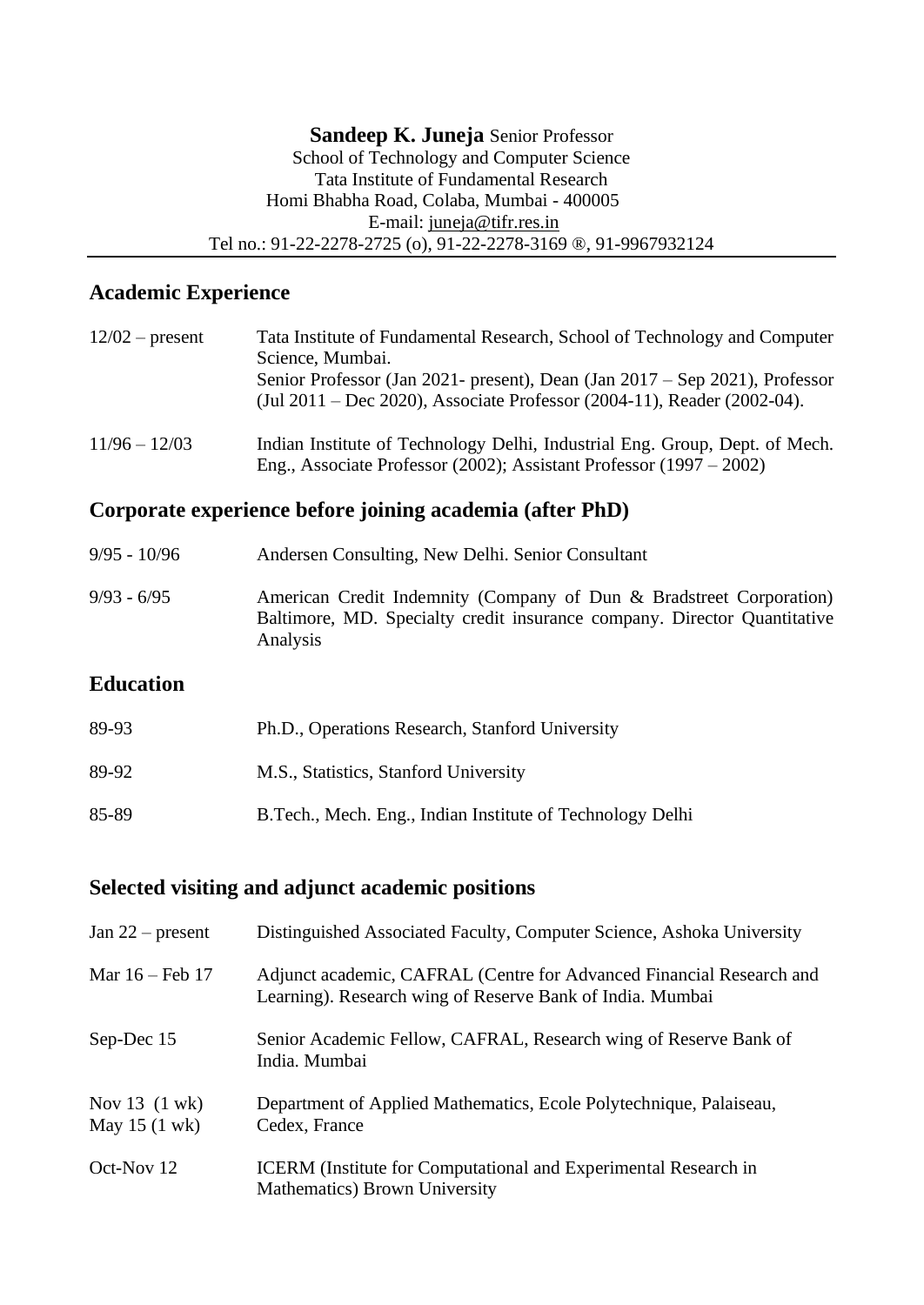| Nov $11(2 \text{ wk})$            | Korteweg-de Vries Institute for Mathematics, University of Amsterdam,<br>Visiting Professor on the STAR Grant             |
|-----------------------------------|---------------------------------------------------------------------------------------------------------------------------|
| Oct 10, Apr-May 11                | School of Mathematical and Computer Sciences, Heriot Watt University,<br>Visiting Fellow on EPSRC Grant                   |
| June $10$ (1wk)                   | Newton Institute of Mathematical Sciences, Cambridge University, UK.<br>Invited guest in a program on Stochastic Network. |
| Summers 04, 05, 07                | Graduate School of Business, Columbia University                                                                          |
| Summers 97, 98,<br>99, 04, 05, 07 | Industrial Engineering and Operations Research, Columbia University                                                       |
| $3/06 - 12/06$                    | Indian School of Business, Hyderabad                                                                                      |
| $1/02 - 4/02$                     | Tata Institute of Fundamental Research, School of Technology and Computer<br>Science, Mumbai                              |
| $5/01 - 6/01$                     | University of Twente, Netherlands. Computer Science Department                                                            |
| $1/2000 - 4/2000$                 | Stanford University, Department of Management Science and Engineering                                                     |
| $7/03 - 12/05$                    | Indira Gandhi Institute for Developmental Research, Mumbai. Adjunct<br><b>Associate Professor</b>                         |

**Publications** The list is attached separately

# **Editorial boards, professional service**

| $2017$ – present | Associate Editor, Stochastic Systems                                                                                      |
|------------------|---------------------------------------------------------------------------------------------------------------------------|
| $2008 - 2016$    | Associate Editor, Mathematics of Operations Research                                                                      |
| 2003-2009        | Associate Editor, Management Science. In the area of Stochastic Models and<br>Simulation                                  |
| $2007 - 2010$    | Associate Editor, ACM TOMACS. In the area of Monte Carlo simulation                                                       |
| $2021$ – Present | Chair (Dec 21- Dec 22), Member (Dec 20 - Dec 23), INFORMS Applied<br><b>Probability Society Prize Selection Committee</b> |
| $2021$ – Present | Member of Committee for modelling of medical oxygen requirements across<br>states and UT. Under Niti Aayog                |
| $2021$ – present | Member, Lancet Covid-19 Commission India Task Force                                                                       |
| $2019$ – present | Member, Bombay Chamber of Commerce, Banking, Finance and Economics<br>Committee                                           |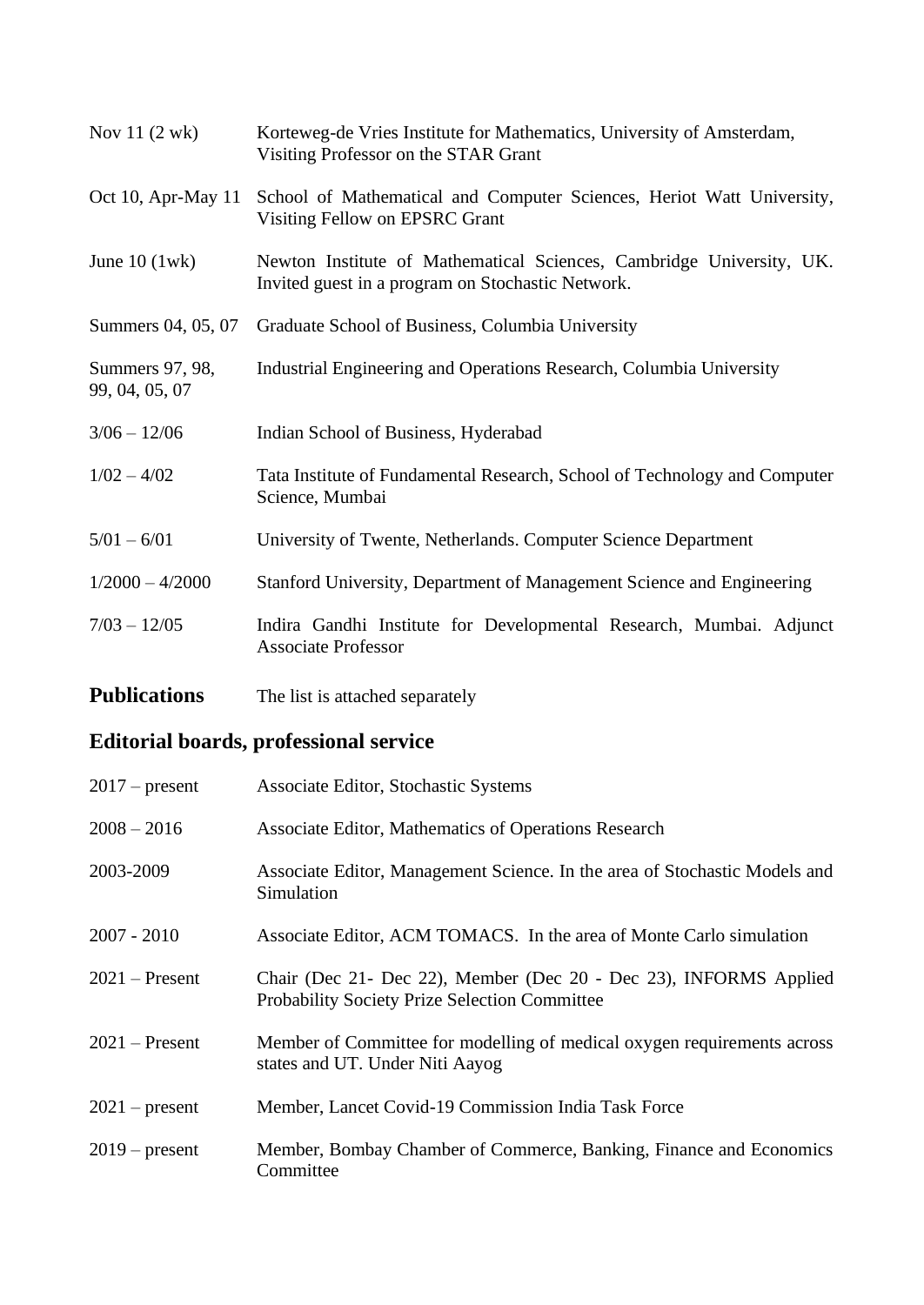| $2018$ – present | Member, Board of Studies, School of Mathematical Sciences at the NMIMS,<br>Mumbai       |
|------------------|-----------------------------------------------------------------------------------------|
| $2016 - 2018$    | Member, National Advisory Board, Economic Sciences at IIT Kanpur                        |
| $2016 - 2019$    | Member, Academic Council, Indira Gandhi Institute for Developmental<br>Research, Mumbai |
| $2008 - 2010$    | Guest Editor for a special issue of Annals of Operations Research                       |
| 2006, 2008       | Track Coordinator, Risk Analysis, Winter Simulation Conference                          |

## **Program Committee Member**

➢ ACM Sigmetrics (2021- present), INFORMS Nov. 2018, INFORMS Applied Probability Conference, July 2017, Scientific Committee Member, Statistical Methods in Finance Conference, CMI 2016, INFORMS Applied Probability Conference 2015, IFIP Performance 2015

## **Awards and recognition**

- Best paper award at the ICST Sixth International Conference on Performance Evaluation Methodologies and Tools (Valuetools 2012) for the paper The Concert Queueing Game with Random Arrivals Volume
- Best paper award at CRISIL Doctoral Symposium 2017 won by graduate student Anand Deo for joint work on Calibration of Credit Default Probabilities in Discrete Default Intensity and Logit Models
- Ranked amongst the most productive researchers in management from India (for period 1990-2009) in a study conducted by researchers from Aditya Birla Centre at the London Business **School** <http://www.peerpower.com/et/3464/Taking-stock-of-Indian-management-research>
- Best paper award at the ICST Fourth International Conference on Performance Evaluation Methodologies and Tools (Valuetools 2009) for the paper The Concert/Cafeteria Queuing Problem: A Game of Arrivals
- Wockhardt Foundation Shining Star Award. January 2022
- Recipient of Yahoo Academic Research Grant for the year 2009-10
- Faculty Partnership award from IBM Research Lab Yorktown Heights for the year 2001-2002
- First Patent Invention Award, IBM Research Lab India, 2000
- Fellowship and continued support, Department of Operations Research, Stanford University, 1989-93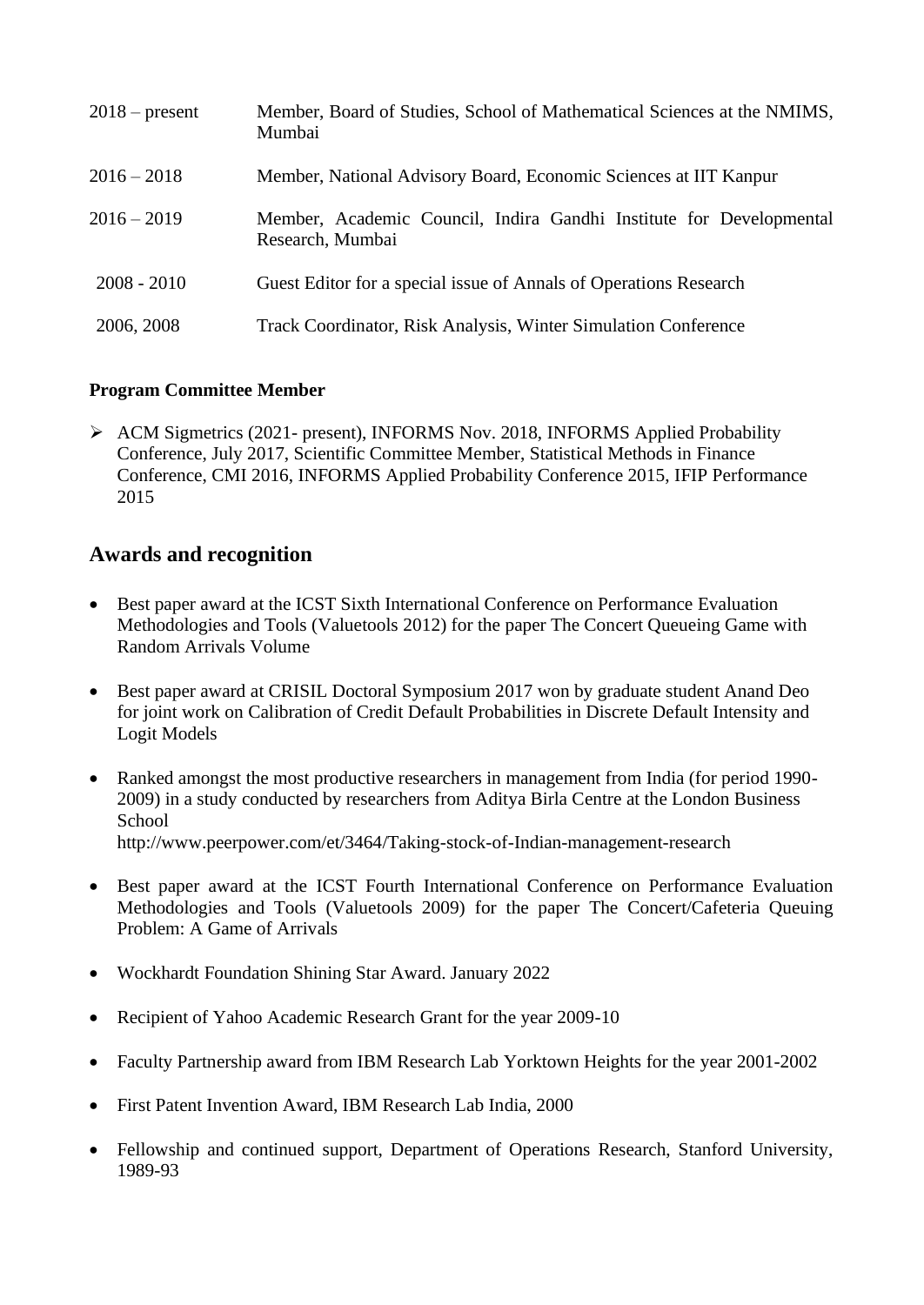• Merit scholarship for topping in the Department of Mechanical Engineering in fourth and fifth semesters (1987-88), IIT Delhi

## **Former PhD students**

- 1) Santanu Dey. 2013. Goldman Sachs, 2013 15. Unfortunately, Santanu passed away in 2015 Optimal Change of Measure for Model Selection and Efficient Simulation of Rare Event Probabilities with Financial Applications
- 2) Ankush Agarwal. 2015. Faculty at Adam Smith Business School, Glasgow University Monte Carlo Based Methods for Pricing American Options
- 3) Karthyek RA Murthy. 2015. Faculty at Singapore UTD. Rare Events in Heavy Tailed Stochastic Systems: Algorithms and Analysis
- 4) Tushar Raheja. 2016. (IITD, jointly with Prof. Kiran Seth, IITD) Popular writer, film maker Modeling traffic congestion – to wait or to be late
- 5) Sarat Babu Moka. 2017. Post-doc at University of Queensland, Australia Invariant Measures for Queueing and Spatial Markov Processes: Algorithms and Analysis
- 6) Anand Deo. 2021. Post-doc at Singapore UTD. An Asymptotic Study of Risk in Financial Systems - Algorithms and Analysis

## **Current PhD students**

- 1. Shubhada Agarwal Sequential Learning and Bandits
- 2. Anirban Bhattacharjee (Tentative) Bandits and Rare Events
- 3. Sushant Vijayan (tentative) Reinforcement Learning

## **Post-doctoral visitors mentored**

- Poonam Kesarwani. Jan. 2020 Nov. 2021. (PhD IIT Kanpur)
- Subhashini Krishnasamy. September 2017 November 2018. (PhD UT Austin)
- Vineeth Chintala April June 2017. (PhD TIFR Mathematics, Mumbai)
- Tejas Bordas. June September 2016. (PhD IIT Bombay)

## **Doctoral committees**

- External Examiner for PhD Thesis of Prasenjit Karmaker, CS Dept., IISc. 2018
- External Examiner for PhD Thesis of Ajin George Joseph, CS Dept., IISc. 2017
- External Examiner for Phd Thesis of Tejas Bodas, EE Dept., IIT Bombay. April 2016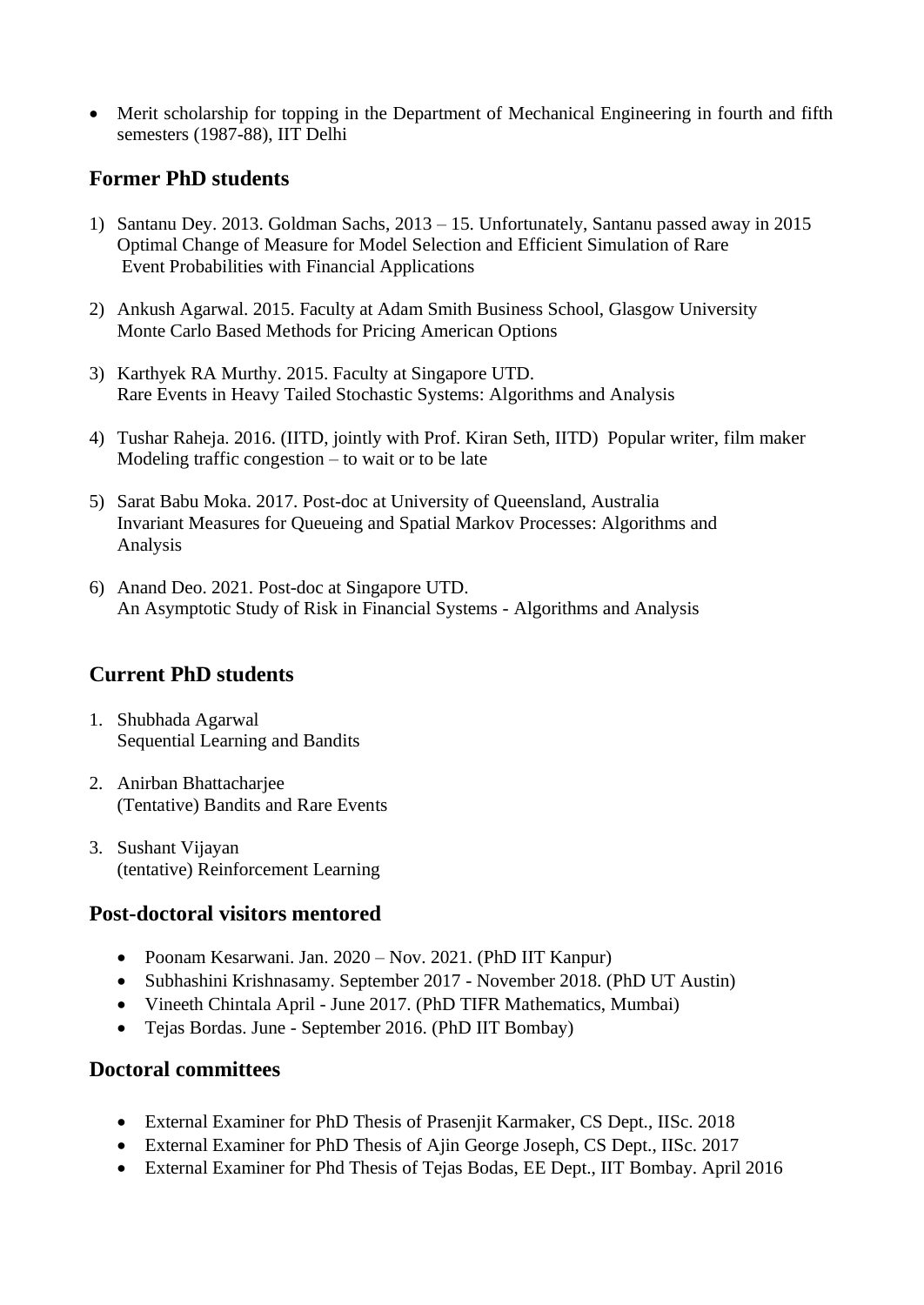- Opponent in PhD thesis defence of Pierre Nyquist. Department of Mathematics, KTH Stockholm. 2014
- Chaired the PhD thesis defence committee for V Sasidevan, TIFR. 2014
- External Examiner for PhD thesis of Chandan Pal. Dept. Mathematics, IIT Bombay. 2013
- External Examiner for PhD thesis of Tamal Banerjee. 2013. Dept. Mathematics, IISc Bangalore
- Examiner for PhD thesis Samarth Chandra. 2009. Dept. of Theoretical Physics, TIFR
- External Examiner for PhD thesis of Ozgur Kaya. 2005. Columbia Business School
- External Examiner for PhD thesis of Z. Huang. 2004. Department of Industrial Engineering and Operations Research, Columbia University
- Examiner for PhD thesis of Rahul Jain. 2004. School of Technology and Computer Science, TIFR

## **Key consultancies and industry interaction**

| Sep. - Nov. 20                   | Taught a course on stochastic calculus and math finance to quant associates in<br>Bank of America (BA Continuum), Mumbai                                                                                                                 |
|----------------------------------|------------------------------------------------------------------------------------------------------------------------------------------------------------------------------------------------------------------------------------------|
| Aug. 19                          | Taught a course on math finance to quant associates in JP Morgan, Mumbai                                                                                                                                                                 |
| Mar. 19                          | Taught a short course on equity and interest rate financial derivatives to quants<br>at Ernst and Young in Bangalore                                                                                                                     |
| $Sep - Dec 14$<br>$Feb - Apr 16$ | Taught introductory math finance to quants at Nomura Bank, Mumbai                                                                                                                                                                        |
| Aug. 14                          | Taught Interest Rate Models to quants at Credit-Suisse Bank, Mumbai                                                                                                                                                                      |
| Sep $11 - July 12$               | Capital Metrics and Risk Solutions, Pune, India.<br>Helping in designing a cutting edge portfolio risk measurement product                                                                                                               |
| Aug - Dec 10                     | Taught introductory math finance to quants at ICICI Bank, Mumbai                                                                                                                                                                         |
| July 10                          | Taught introductory math finance to quants at Morgan Stanley in Mumbai                                                                                                                                                                   |
| $Apr - Sep 10$                   | Taught cutting edge interest rate models, stochastic volatility based models,<br>credit risk models to the advanced quants at Nomura, Mumbai                                                                                             |
| June 09                          | Yahoo Research Lab, Bangalore.<br>Designed algorithms for better estimation of click probabilities of Internet<br>advertisements                                                                                                         |
| $Jan - Sep$ 08                   | Bank of America.<br>(On leave from TIFR) Vice President, Head Quantitative Analysis for Bank of<br>America Continuum Solutions at Mumbai. Amongst the fifteen members of<br>the executive global quantitative council of Bank of America |
| October 07                       | Institute for Financial Management and Research (IFMR), Chennai.                                                                                                                                                                         |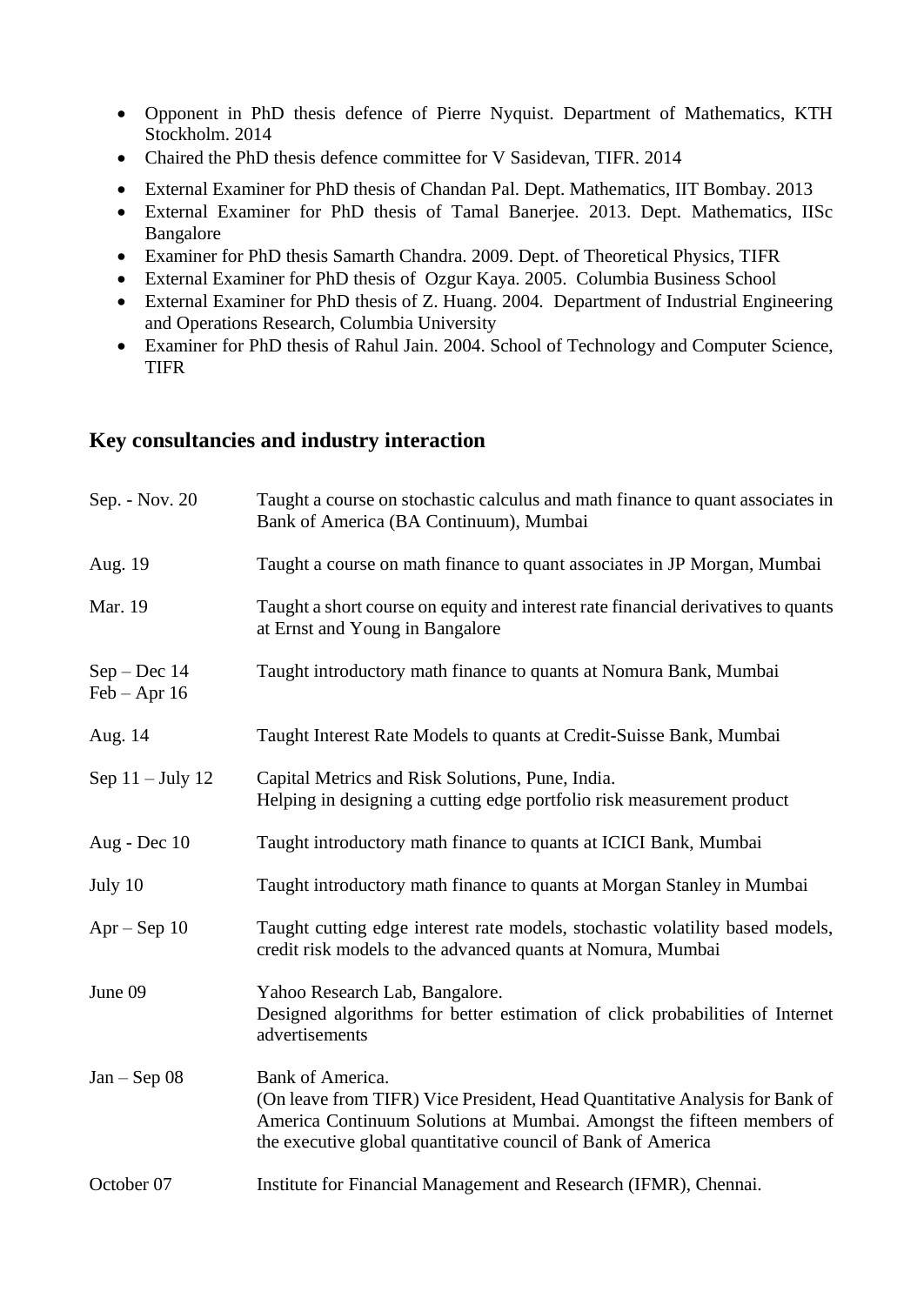|                  | Taught a short course on Monte Carlo Methods in Finance to industry<br>participants                                                                                 |
|------------------|---------------------------------------------------------------------------------------------------------------------------------------------------------------------|
| $Jan - April 07$ | Bank of America.<br>Taught a course on Mathematical Finance to researchers and analysts at Bank<br>of America Continuum Solutions at Mumbai                         |
| $4/05 - 12/07$   | General Motors Research, India.<br>In an R&D project, conducted research on modeling procurement auctions for<br>project networks                                   |
| $12/05 - 6/07$   | Capital Metrics and Risk Solutions, Pune, India. Equity and financial analytics<br>research firm.<br>Helped develop cutting edge risk analysis and financial models |
| July 15, 2006    | Indian School of Business, Hyderabad. Conducted a workshop on<br>Computational Finance for industry participants                                                    |
| $7/99 - 7/02$    | IBM India Research Lab, Delhi.<br>Conducted research and development in the areas of e-commerce and<br>communications networks                                      |
| $7/00 - 12/02$   | Delhi Transportation Corporation.<br>Delhi bus traffic demand estimation and DTC bus route rationalization                                                          |

# **Ongoing research grants**

- Project with WHO, SEARO. Analysis of Potential Impact of Public Health and Social **Measures**
- Grant by ATE Chandra Foundation to enhance the IISc-TIFR Agent-Based Simulator
- Indo-Swedish Network Grant jointly with Dr. Pierre Nyquist and Prof. Henrik Hult at KTH, Sweden. 2020-22. Large deviations, rare-event simulation and machine learning: Importance sampling using neural networks
- MATRICS grant in Mathematical Sciences by Science and Engineering Research Board (SERB). 2020-22. Designing a Perfect Interview/Exam using Multi-Armed Bandit Methods

# **Patents awarded**

- Distributed bid processing method for open-cry and descending price auctions. With Manish Gupta. Filed February 17, 2000. Awarded July 31, 2007. Number 7,251,630.
- System for optimal resource allocation and planning for hosting computing services. With Johara Shahabuddin; Kannan Balaji; Sanjiv Kapoor; Vishu Gupta; Ajay Chrungoo. Filed January 29, 2001. Awarded April 5, 2005. Number 6,877,035.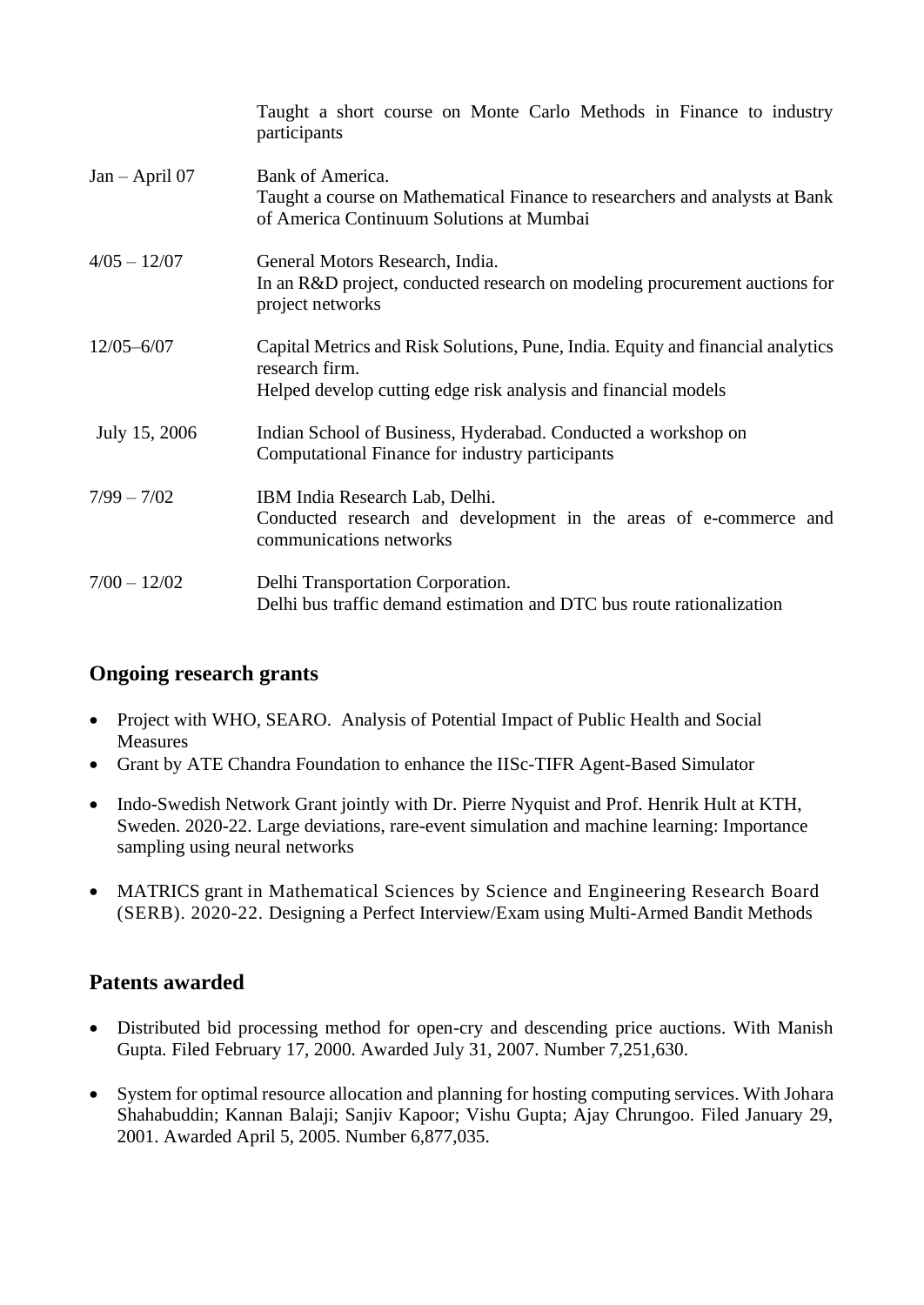• A. Bassamboo, M. Gupta and S. Juneja. An Efficient Winner Determination Technique for Determining Winner Bids in Online Single Item, Multiple Units Auctions. Filed at USPTO.

## **Internships**

| $6/92 - 9/92$ | IBM T.J. Watson Research Center, Yorktown Heights, NY.               |
|---------------|----------------------------------------------------------------------|
| $6/91 - 9/91$ | Summer Intern. Performance Analysis Group, Computer Science Division |
| $6/90 - 9/90$ | Bell Labs, Holmdel, NJ. Summer Intern. Operations Research Group     |

## **Outreach interactions**

- Popular Talk at Chai and Why event. Online. Covid-19 through the Mathematical Crystal Ball. April 4, 2021.
- City Scale Agent Based Simulators for the study of Covid-19 spread. CovidGyan WebGyan series. [\(link\)](https://www.ncbs.res.in/events/webgyan-prof-sandeep-juneja) June 18, 2020
- Invited by SynTalk (Mumbai, India) as a SynTalkr for #TIAU (The Infrequent And Unlikely, January 12, 2019). <https://syntalk.wordpress.com/episodes/turn-five/tiau/> (website link)
- Popular Talk at Chai and Why event. Finding certainty in an uncertain world: A tale of tails. Oct. 2, 2016 at Prithvi Theatre.
- Invited to Speak at Mumbai Local, Junoon event on Modeling Uncertainty- A Tale of Tails January 15, 2016 at Kitabkhana, Mumbai
- Op-Ed piece supporting increased government investments in the IITs. <http://www.indianexpress.com/news/pay-it-forward/514743/>
- Popular talk at Chai and Why event Rocket Science and Ketchup Economics in Finance at Prithvi Theatre. Nov. 1, 2009.

## **Workshops co-organized**

- Workshop on Climate Studies. Hybrid. ICTS Bangalore. March 1-3, 2022
- Program on Advances in Applied Probability 2 (PAAPII), Online ICTS Bangalore, January 4-8, 2021
- Workshop on Learning Theory 2 at TIFR Jan 3-4, 2020
- Program on Advances in Applied Probability (PAAP) at ICTS Bangalore, August 5-17, 2019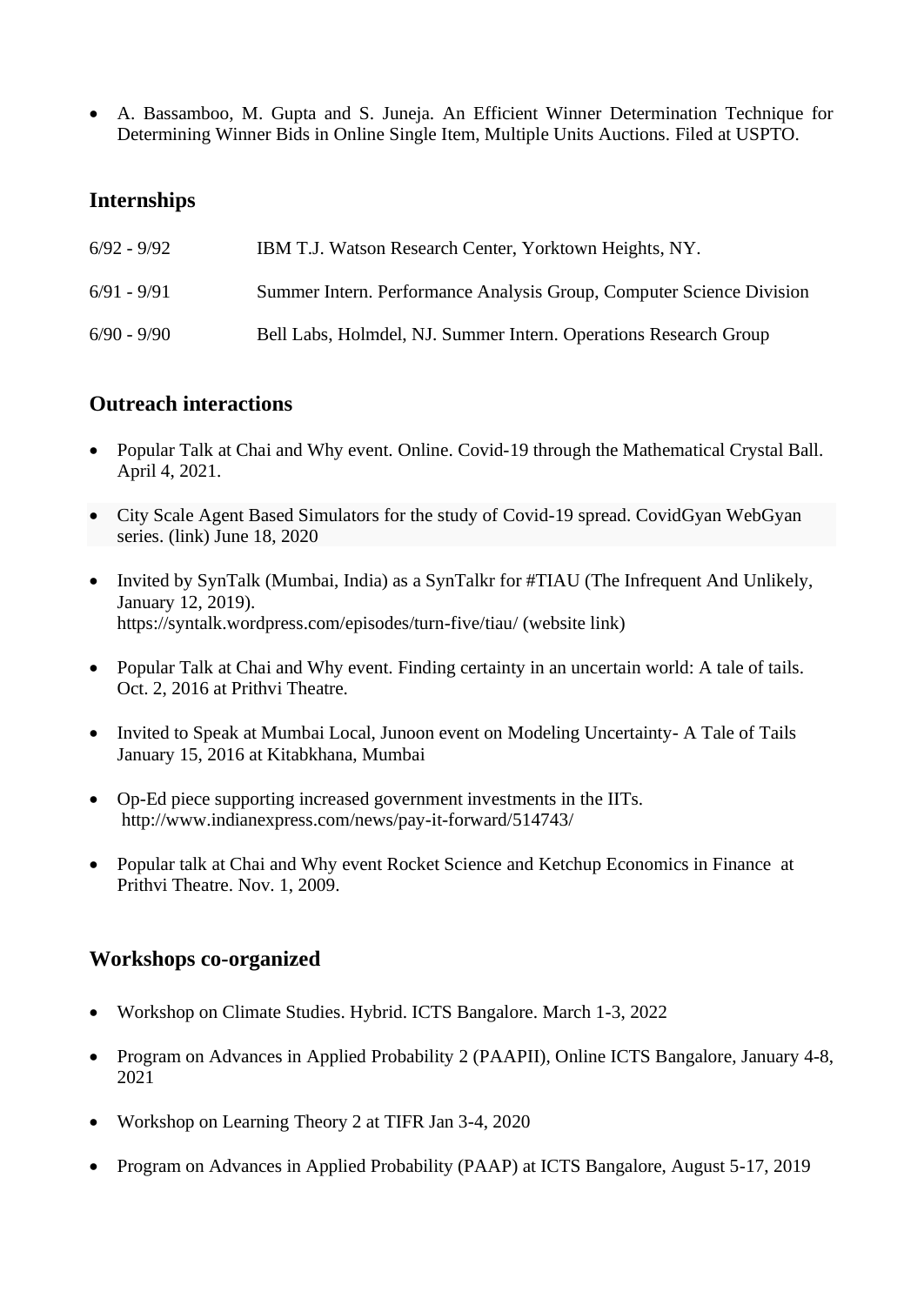- Workshop on Learning Theory at TIFR Jan 2-6, 2019
- Workshop Probability Day at TIFR in January 2018
- Three-day workshop on Applied Probability at TIFR in March 2017
- Two-day workshop on Learning and Related Probabilistic Applications at TIFR in February 2015
- Two-day workshop on Game Theory at TIFR in May 2013
- As part of ICTS, organized a two-week School in Mathematical Finance at TIFR in January 2012
- Member, Organizing Committee, International Colloquium on Perspectives in Fundamental Research, held at TIFR, March 2010
- Workshop on Stochastic Methods: Analysis and Algorithms. At TIFR, September 2009
- Summer School in Financial Mathematics (jointly with Prof. P. G. Babu) at IGIDR, April 2005

# **Key administrative roles**

- Chair of selection committee for RM Tulpule Chair on Global Warming Research at TIFR
- Pan-TIFR Task force chair epidemiology studies, modelling and simulation activities. April 2020 to present
- Dean, School of Technology and Computer Science. Jan 2017 to Sep 2021.
- Chairperson, Faculty Induction and Recruitment Committee. School of Technology and Computer Science, TIFR. (2012 to 2016)
- Subject Board Convener, STCS, TIFR. 2005-06, 2012-13, Sept Nov. 2016

# **Covid related reports**

- Juneja, S., Mittal, D. 2021. Potential 3rd COVID Wave in Mumbai: Scenario Analysis
- A. Eeshan, S. Juneja, D. Mittal, A. Noolkar, R. Saptharishi, P. Srivastava. Oxygen Planner for States in India STCS. https://www.tcs.tifr.res.in/
- Juneja, S., Mittal, D. 2021. Modelling the Second Covid-19 Wave in Mumbai <https://arxiv.org/pdf/2105.02144.pdf>
- Malani, A., Shah, D., Kang, G., Lobo, G.N., Shastri, J., Mohanan, M., Jain, R., Agrawal, S., Juneja, S., Imad, S. and Kolthur-Seetharam, U., 2021. Seroprevalence of SARS-CoV-2 in slums versus non-slums in Mumbai, India. *The Lancet Global Health*, *9*(2), pp.e110-e111. [\(link\)](https://www.thelancet.com/journals/langlo/article/PIIS2214-109X(20)30467-8/fulltext) Medrxiv version <https://www.medrxiv.org/content/10.1101/2020.08.27.20182741v1>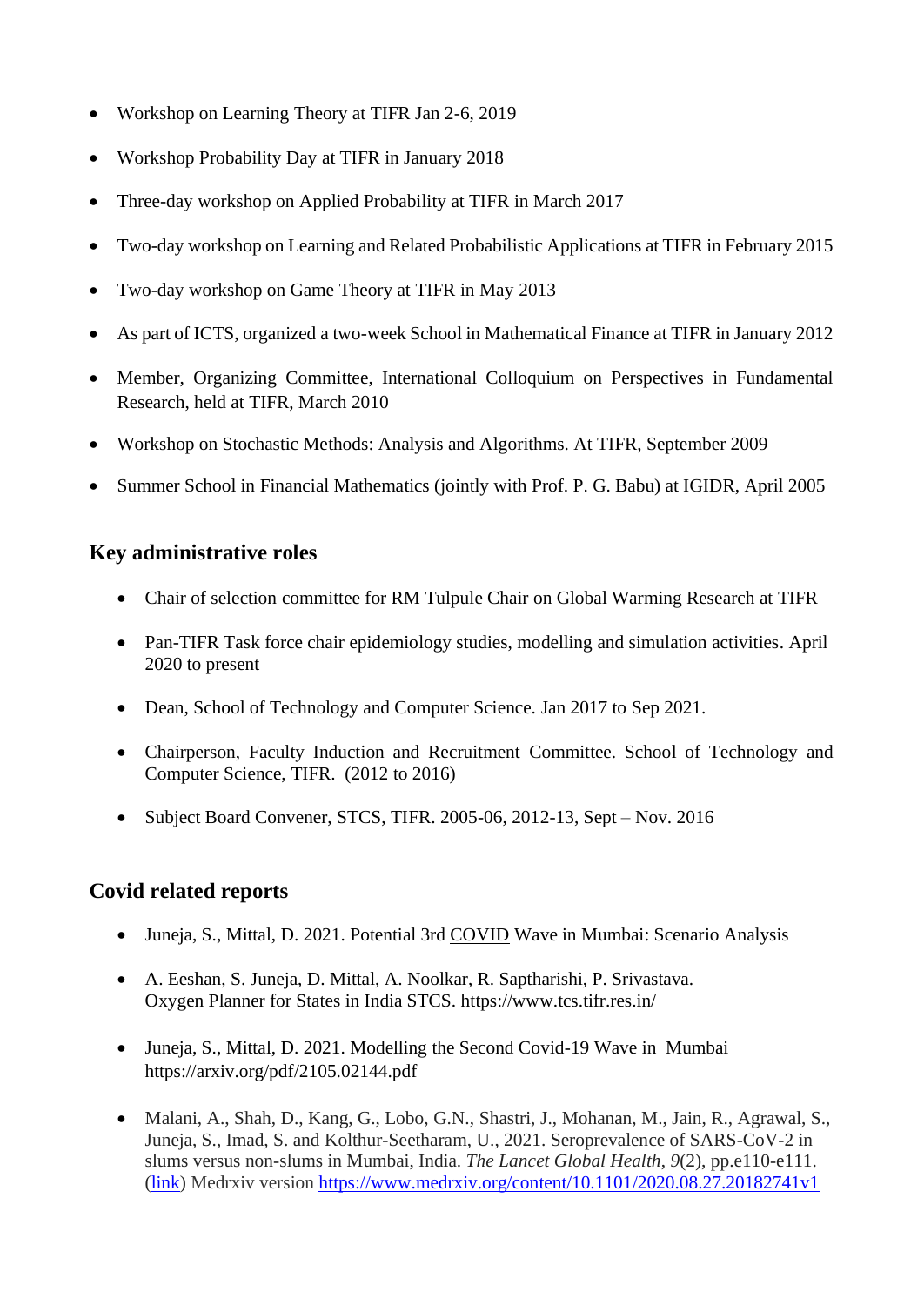- Harsha, P., Juneja, S., Mittal, D. and Saptharishi, R. 2020. COVID-19 Epidemic in Mumbai: Long term projections, full economic opening, and containment zones versus contact tracing and testing. Preprint. [\(updated\\_October pdf\)](http://www.tcs.tifr.res.in/~sandeepj/avail_papers/Mumbai_October_Report.pdf) <https://arxiv.org/abs/2011.02032>[\(Early September pdf\)](http://www.tcs.tifr.res.in/~sandeepj/avail_papers/Mumbai_September_Report.pdf)
- S. Agrawal, S. Bhandari, A. Bhattacharjee, A. Deo, N. Dixit, P. Harsha, S. Juneja, P. Kesarwani, A. Swamy, P. Patil, N. Rathod, R. Saptharishi, S. Shriram, P. Srivastava, R. Sundaresan, N. K. Vaidhiyan, and S. Yasodharan (2020). City-Scale Agent-Based Simulators for the Study of Non-Pharmaceutical Interventions in the Context of the COVID-19 Epidemic. Journal of the Indian Institute of Science, 1-39.
- [Mumbai-Serosurvey Technical report-NITI\\_BMC-Round-2](http://www.tcs.tifr.res.in/~sandeepj/avail_papers/Mumbai-Serosurvey%20Technical%20report-NITI_BMC-Round-2%20for%20TIFR%20website.pdf)
- [Mumbai-Serosurvey Technical report-NITI](http://www.tcs.tifr.res.in/~sandeepj/avail_papers/Mumbai-Serosurvey%20Technical%20report-NITI.pdf)
- P Harsha, S Juneja, P Patil, N Rathod, R Saptharishi, A. Y. Sarath, S Sriram, P Srivastava, R Sundaresan, N K. Vaidhiyan. 2020. COVID-19 Epidemic Study II: Phased Emergence From the Lockdown in Mumbai.<http://arxiv.org/abs/2006.03375>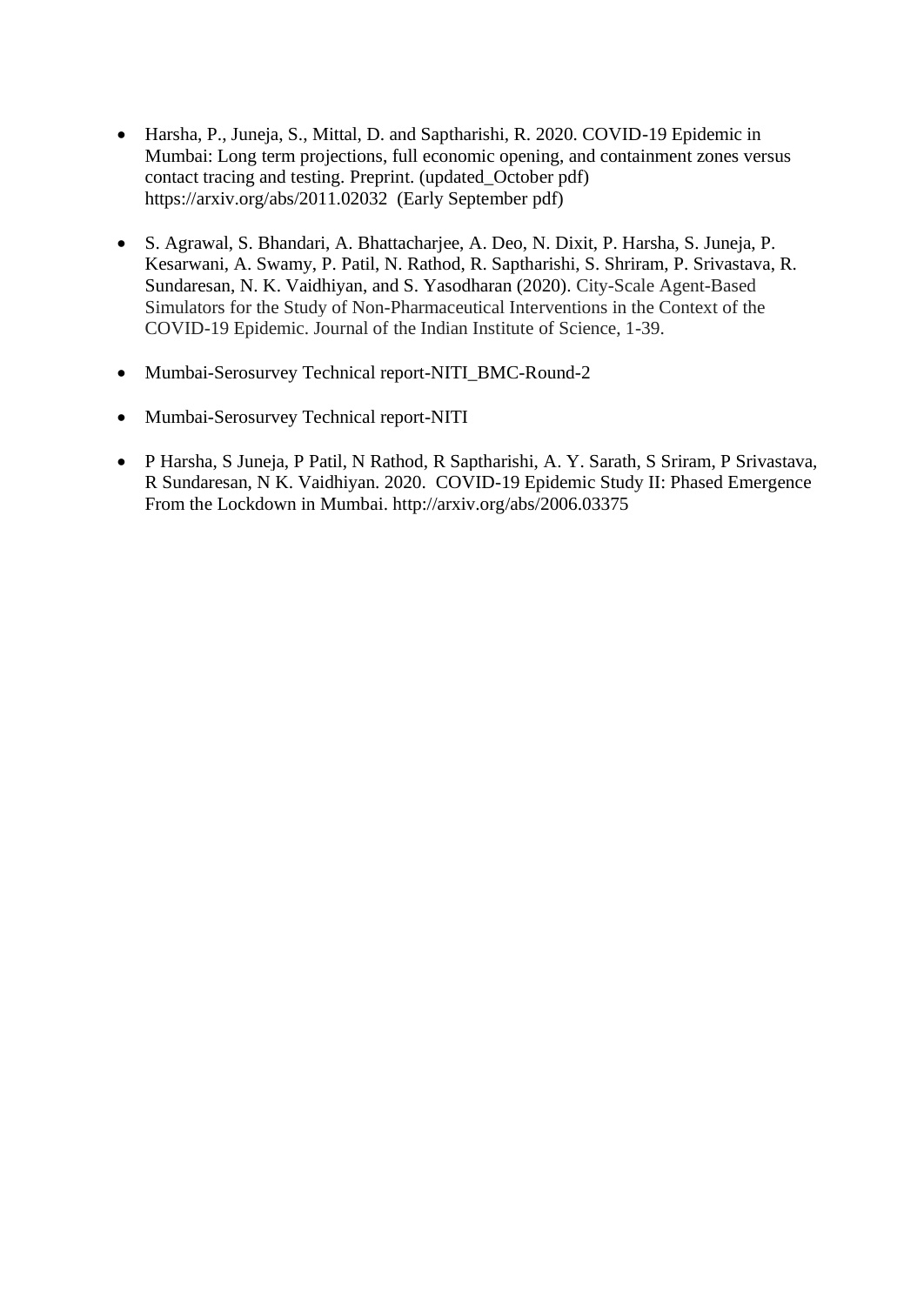# **Publications**

# **2022**

- Juneja, S. 2022. Learning the Queue Arrivals Game Equilibrium. To appear in **Queueing Systems and Applications** (QUESTA).
- Mittal, D., Juneja., S. and Agrawal, S. 2022. Shift, scale and restart smaller models to estimate larger ones: Agent based simulators in epidemiology. To appear in **Performance Evaluation Review.**

## **2021**

- Moka, S. B., S. Juneja and M. R. H. Mandies. 2021. Rejection and Importance Sampling based Perfect Simulation for Gibbs Hard Sphere Models. [arXiv:1705.00142.](https://arxiv.org/abs/1705.00142) **Advances in Applied Probability**, *53*(3), pp.839-885.
- Agrawal, S., Juneja, S. and Koolen, W.M., 2021. Regret Minimization in Heavy-Tailed Bandits. **Conference on Learning Theory** (COLT) 2021. 134. Pp. 1-37. [https://arxiv.org/pdf/2102.03734.pdf.](https://arxiv.org/pdf/2102.03734.pdf)
- Agrawal, S., Koolen, W.M. and Juneja, S., 2021. Optimal Best-Arm Identification Methods for Tail-Risk Measures. **Advances in Neural Information Processing Systems**, 34. <https://arxiv.org/abs/2008.07606>
- Malani, A., Shah, D., Kang, G., Lobo, G.N., Shastri, J., Mohanan, M., Jain, R., Agrawal, S., Juneja, S., Imad, S. and Kolthur-Seetharam, U., 2021. Seroprevalence of SARS-CoV-2 in slums versus non-slums in Mumbai, India. **The Lancet Global Health**, 9(2), pp.e110-e111. [\(link\)](https://www.thelancet.com/journals/langlo/article/PIIS2214-109X(20)30467-8/fulltext) Medrxiv version <https://www.medrxiv.org/content/10.1101/2020.08.27.20182741v1>
- Anand Deo, Sandeep Juneja. 2021. Credit Risk: Simple Closed-Form Approximate Maximum Likelihood Estimator. **Operations Research** 69(2):361-379. <https://doi.org/10.1287/opre.2020.2029>
- Agrawal, S., Juneja, S. and Koolen, W.M., 2021. Regret minimization in risk averse bandits. In 2021 Seventh **Indian Control Conference** (ICC), pp. 195-200. IEEE, 2021.

- S Agrawal, S Juneja and P Glynn. 2020. Optimal delta-correct best arm selection for heavytailed distributions. **Algorithmic Learning Theory** (ALT 2020). Pp 61-110. [https://arxiv.org/abs/1908.09094.](https://arxiv.org/abs/1908.09094)
- S. Agrawal, S. Bhandari, A. Bhattacharjee, A. Deo, N. Dixit, P. Harsha, S. Juneja, P. Kesarwani, A. Swamy, P. Patil, N. Rathod, R. Saptharishi, S. Shriram, P. Srivastava, R. Sundaresan, N. K. Vaidhiyan, and S. Yasodharan (2020). City-Scale Agent-Based Simulators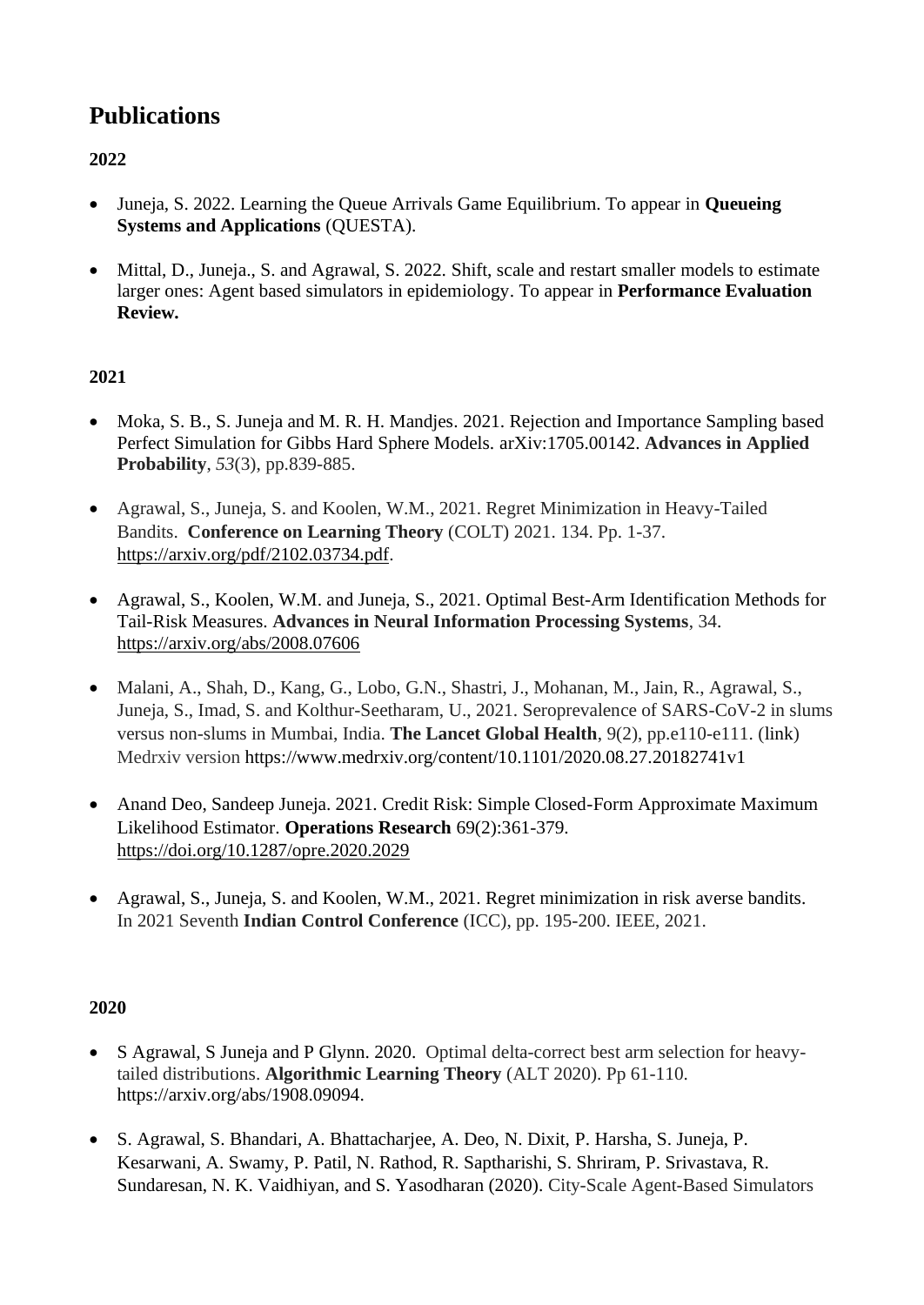for the Study of Non-Pharmaceutical Interventions in the Context of the COVID-19 Epidemic. **Journal of the Indian Institute of Science**, 1-39. [\(link\)](https://link.springer.com/article/10.1007/s41745-020-00211-3)

• Bassamboo, A., Deep, V., Juneja, S., and Zeevi, A. 2020. Discriminative Learning via Adaptive Questioning.<https://arxiv.org/pdf/2004.05442.pdf>

**2019**

- S Juneja and S Krishnasamy. 2019. Sample complexity of partition identification using multiarmed bandits. **Conference on Learning Theory** COLT 2019: 1824-1852
- A Deo and S Juneja. 2019. Limiting distributional fixed points in systemic risk graph models. Proceedings of **Winter Simulation Conference 2019**. (pp. 878-889). IEEE.
- S Moka, D Kroese and S Juneja. Unbiased estimation of the reciprocal mean for non-negative random variables. Proceedings of **Winter Simulation Conference 2019**. (pp. 404-415) IEEE Press.

## **2018**

- D. Reijsbergen, P. de Boer, W. Scheinhardt and S. Juneja. 2018. Path-ZVA: general, efficient and automated importance sampling for highly reliable Markovian systems. **ACM Transactions on Modeling and Computer Simulation** (TOMACS), 28(3), p.22.
- P. Glynn and S. Juneja. 2018. Selecting the best system and multi-armed bandits. [http://arxiv.org/abs/1507.04564.](http://arxiv.org/abs/1507.04564)
- Kavitha, V., Saha, I., & Juneja, S. (2018, December). Random Fixed Points, Limits and Systemic risk. In 2018 IEEE **Conference on Decision and Control** (CDC) (pp. 5813-5819). IEEE.

## **2017**

- Hong, L. J., S. Juneja, and G. Liu. 2017. Kernel smoothing for nested estimation with application to portfolio risk measurement. **Operations Research**. 65, 3, 657-673.
- Juneja, S. 2017. Dynamic Portfolio Credit Risk and Large Deviations. In Econophysics and Sociophysics: Recent Progress and Future Directions, pp. 41- 58. Springer, Cham.
- Juneja, S. and N. Shimkin. 2017. On the Computation of Dynamic User Equilibrium in the Multiclass Transient Fluid Queue. **ACM SIGMETRICS** Performance Evaluation Review. 45 (2), 137-142. doi: 10.1145/3199524.3199547
- Moka, S. B., S. Juneja, and M. R. H. 2017. Analysis of Perfect Sampling Methods for Hardsphere Models. **ACM SIGMETRICS** Performance Evaluation Review. 45 (2), 69-75 doi: 10.1145/3199524.3199536

## **2016**

• A. Agarwal, S. Juneja and R. Sircar. 2016. American Options under Stochastic Volatility: Control Variates, Maturity Randomization & Multiscale Asymptotics. **Quantitative Finance** 16 (1), 17-30.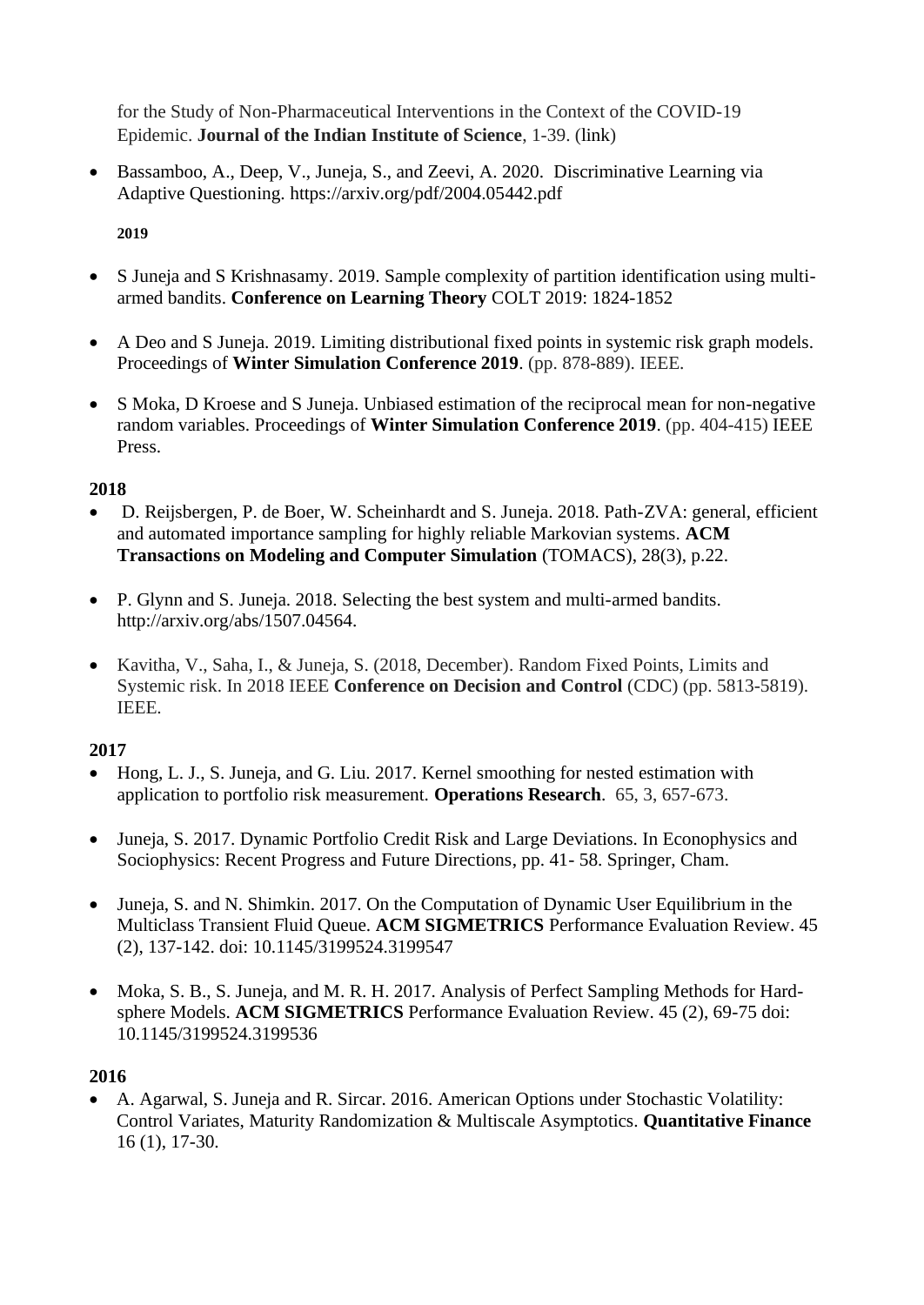- S. Juneja and D. Manjunath. 2016. To Lounge or to Queue Up. MAMA'16, **ACM SIGMETRICS** 2016
- Hult, H., Juneja, S., & Murthy, K. (2016). Exact and efficient simulation of tail probabilities of heavy-tailed infinite series. arXiv preprint arXiv:1609.01807.

- S. Foss, S. Juneja, M. Mandjes and S. B. Moka. 2015. Spatial Loss Systems: Exact Simulation and Rare Event Behavior. **ACM SIGMETRICS Performance Evaluation Review** 43 (2), 3-6
- S. Dey, S. Juneja, K. R. A. Murthy. 2015. Incorporating Views on Marginal Distributions in the Calibration of Risk Models. **Operations Research Letters**, 43,1, 2015, 46–51
- S. B. Moka and S. Juneja 2015. Regenerative Simulation for Queueing Networks with Exponential or Heavier Tail Arrival Distributions. **ACM Transactions on Modeling and Computer Simulation** (TOMACS) 25 (4), 1-22.
- A. Agarwal and S. Juneja. 2015. Nearest neighbor based estimation technique for pricing Bermudan options. **International Game Theory Review** Vol. 17, No. 1,1540002 (31 pages)
- S. Juneja and T. Raheja. 2015. The Concert Queueing Game: Fluid Regime with Random Order Service. **International Game Theory Review**, Vol. 17, No. 2, 1540012 (15 pages)

## **2014**

- K. R. A. Murthy, S. Juneja and J. Blanchet. 2014. State-independent Importance Sampling for Random Walks with Regularly Varying Increments. [arXiv:1206.3390v3.](http://arxiv.org/abs/1206.3390v3) **Stochastic Systems**, Issue 2, Volume 4, 321-374.
- J. Hong, S. Juneja and J. Luo. 2014. Estimating Sensitivities of Portfolio Credit Risk using Monte Carlo. **INFORMS Journal of Computing**. [http://dx.doi.org/10.1287/ijoc.2014.0602;](http://dx.doi.org/10.1287/ijoc.2014.0602)  $26, 4, 848 - 865.$

- S. Juneja and M. Mandjes. Overlap Problems on the Circle**. [Adv. in Appl. Probab.](http://projecteuclid.org/handle/euclid.aap)** Volume 45, Number 3 (2013), 773-790.
- A. Agarwal, S. Dey and S. Juneja. Efficient Simulation of Large Deviation Events for Sums of Random Vectors using Saddle Point Representations**. [J. Appl. Probab.](http://projecteuclid.org/handle/euclid.jap)** Volume 50, Number 3 (2013), 703-720.
- S. Juneja and N. Shimkin. The Concert Queuing Game: Strategic Arrivals with Waiting and Tardiness Costs. **Queueing Systems.** 2013, Volume 74, [Issue 4,](http://link.springer.com/journal/11134/74/4/page/1) pp 369-402. DOI 10.1007/s11134-012-9329-3
- P. Glynn and S. Juneja. 2013. Asymptotic Simulation Efficiency based on Large Deviations. **ACM TOMACS 23**, 3, Article No. 20.
- Moka, S. B., Juneja, S. 2013. Regenerative Simulation for Multiclass Open Queuing Networks. In Proceedings of 2013 **Winter Simulation Conference**. IEEE Press. 643-654.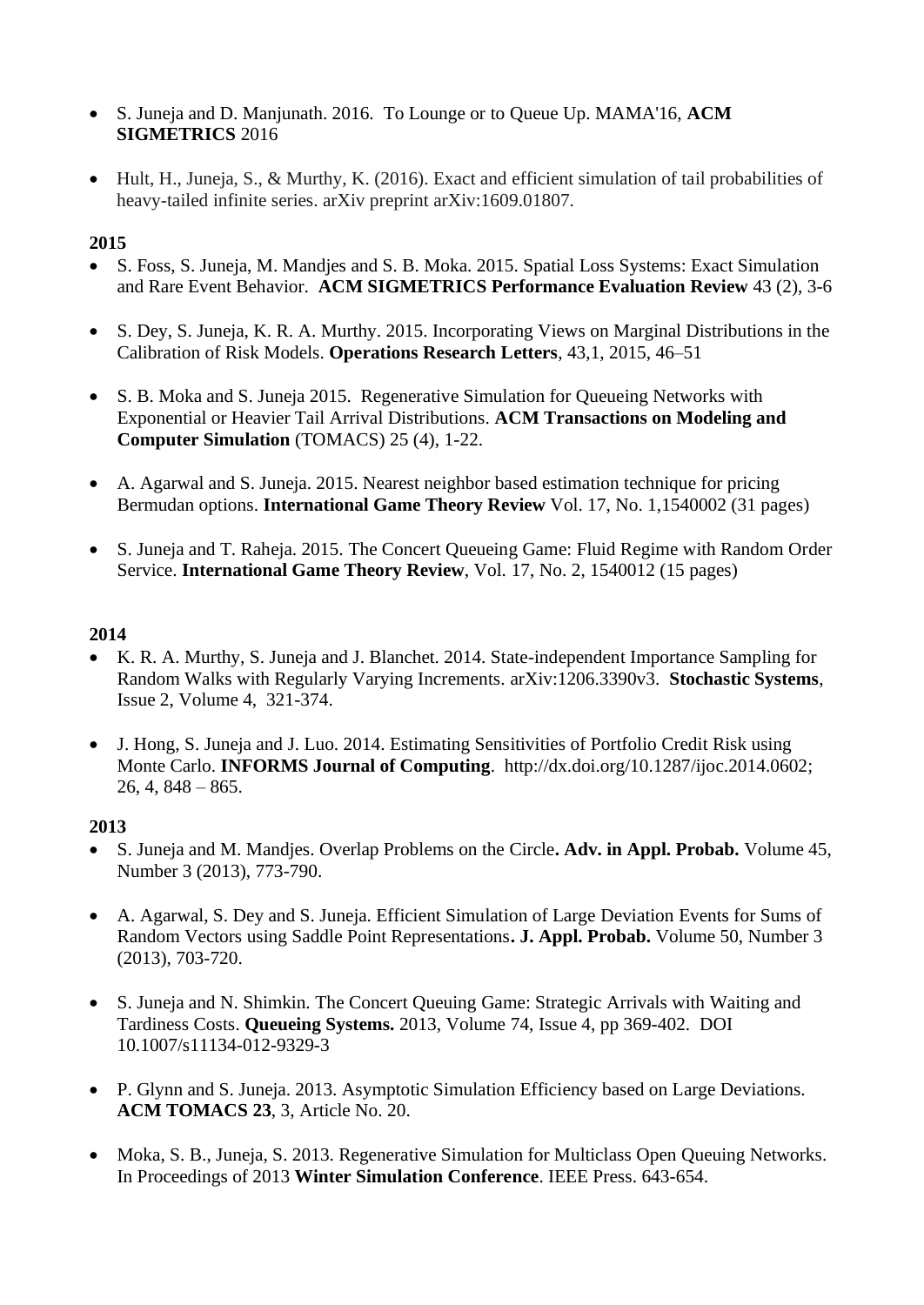- Agarwal, A., & Juneja, S. 2013. Comparing Optimal Convergence Rate of Stochastic Mesh and Least Squares Method for Bermudan Option Pricing In Proceedings of the 2013 **Winter Simulation Conference,** IEEE Press. 701-712.
- Murthy, K. R., Juneja, S., Blanchet, J. 2013. Optimal Rare Event Monte Carlo for Markov Modulated Regularly Varying Random Walks. In Proceedings of the 2013 **Winter Simulation Conference**, IEEE Press, 564-576.

- S. Juneja, T. Raheja and N. Shimkin. 2012. The Concert Queueing Game with Random Arrival Volume. Sixth International Conference on Performance Evaluation Methodologies and Tools, IEEE (**Valuetools** 2012). 317-325.
- Karhyek R. A. M. and S. Juneja 2012. State-independent Importance Sampling for estimating large deviation probabilities in heavy-tailed random walks. Sixth International Conference on Performance Evaluation Methodologies and Tools, IEEE (**Valuetools** 2012). 127-135.
- Reijsbergen, D.P. and de Boer, P.T. and Scheinhardt, W.R.W. and Juneja, S. (2012) Some advances in importance sampling of reliability models based on zero variance approximation. In: Proceedings of the Ninth International Workshop on Rare Event Simulation, **RESIM** 2012. pp. 30-35.

#### **2011**

- S. Asmussen, J. Blanchet, S. Juneja and L. R. Nandayapa. 2011. Efficient simulation of tail probabilities of sums of correlated lognormals, **Annals of Operations Research**, 189, 1, 5-23. DOI 10.1007/s10479-009-0658-5.
- P. W. Glynn and S. Juneja. 2011. Ordinal optimization: A nonparametric framework. Proceedings of **Winter Simulation Conference**. IEEE Press 4062-4069
- S. Dey and S. Juneja. 2011. Efficient estimation of density and probability of large deviations of sum of iid random variables. Proceedings of **Winter Simulation Conference.** IEEE Press 3805 -3816
- S. Juneja. 2011. An Introduction to Financial Mathematics. Math Unlimited: **Essays in Mathematics**. Editors: H.N. Ramaswamy, C.S. Yogananda, R. Sujatha, Science Publishers. 191- 223. [pdf](http://www.tcs.tifr.res.in/~sandeepj/avail_papers/chapter.pdf)
- Dirk P. Kroese**,** Nahum Shimkin**,** Joseph Kreimer**,** Sandeep Juneja: Preface. **Annals of Operations Research** 189 (1): 1-3 (2011)

- R. Jain, S. Juneja and N. Shimkin. 2010. The Concert Queuing Problem: To Wait or To Be Late. **Discrete Events Dynamic Systems**, 21, 103-138.
- M. Gordy and S. Juneja. 2010. Nested Simulation in Portfolio Risk Measurement. **Management Science** 56, 10, 1833-1848.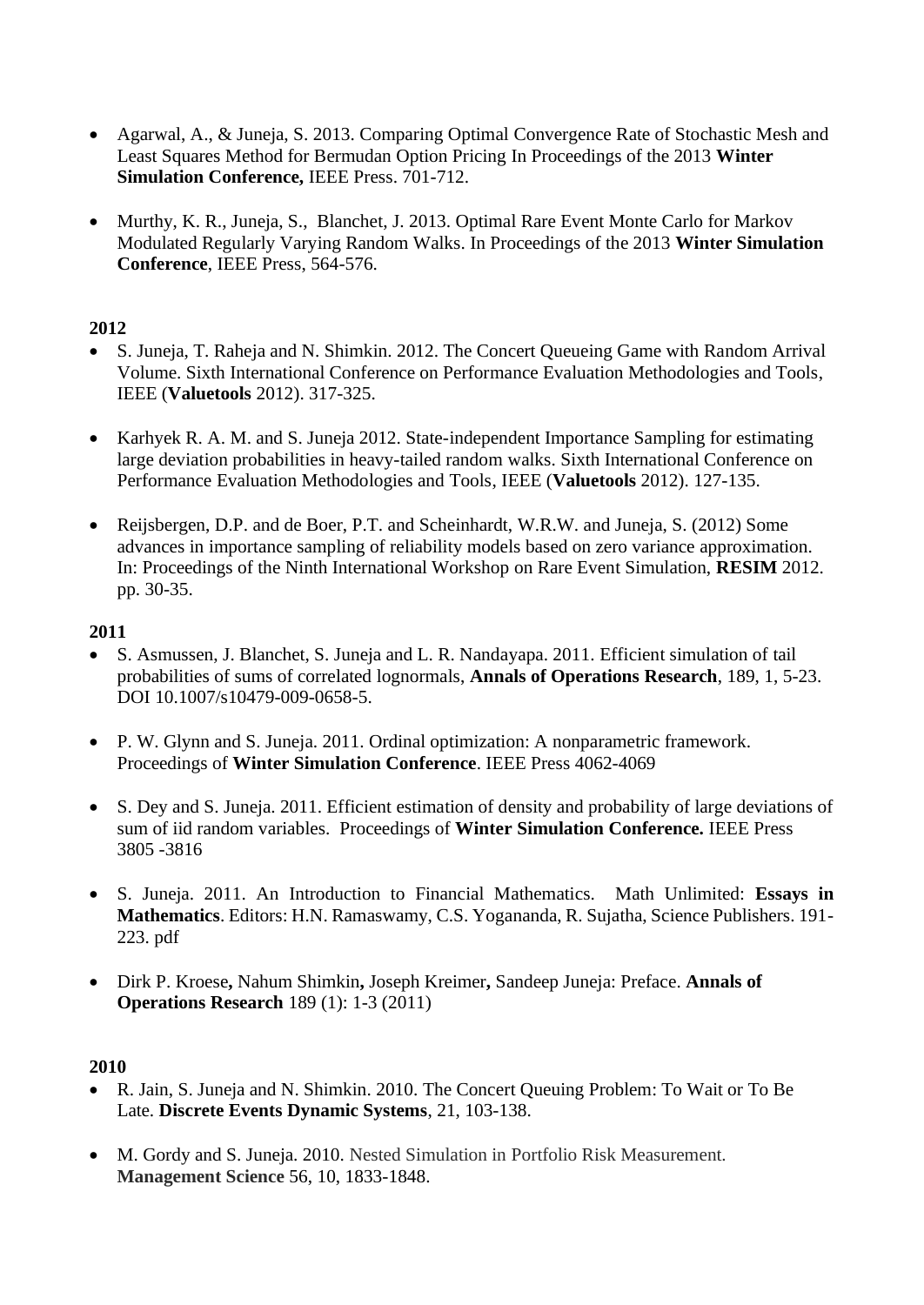- R. Jain, S. Juneja and N. Shimkin. 2010. Queueing for Timely Service: Equilibrium Analysis and Social Efficiency, **MSOM** 2010, SIG Conference.
- S. Dey and S. Juneja. 2010. Multidimensional Fourier Inversion using Importance Sampling with Applications to Options Pricing. Proceedings of Winter Simulation Conference. IEEE Press. 2801-2809.
- S. Juneja. 2010. Monte Carlo Methods in Finance: An Introductory Tutorial. Proceedings of Winter Simulation Conference. IEEE Press. 95-103.
- M. Gordy and S. Juneja. 2010. Full Monte Carlo simulation of CDO portfolios. Encyclopedia of Quantitative Finance. Ed. Rama Cont, Wiley

- S. Juneja and H. Kalra. 2009. Variance Reduction Techniques for Pricing American Options. Journal of Computational Finance [\(pdf\)](http://www.tcs.tifr.res.in/~sandeepj/avail_papers/American_options.pdf) 12 (3), 79-102, 2009
- S. Juneja and R. Jain. 2009. The Concert/Cafeteria Queuing Problem: A Game of Arrivals. ICST Fourth International Conference on Performance Evaluation Methodologies and Tools. 10.4108/ICST.VALUETOOLS2009.7624. Received the best paper award.
- J. Hong and S. Juneja. 2009. Estimating the Mean of a Nonlinear Function of a Conditional Expectation. Proceedings of Winter Simulation Conference. IEEE Press 1223-1236.
- S Juneja and L Ramprasath. 2009. Nested Simulation for Portfolio Losses within a Time Horizon. Proceedings of Winter Simulation Conference. IEEE Press. 434-443.

#### **2008**

- Bassamboo, S. Juneja and A. Zeevi. 2008. Portfolio Credit Risk with Extremal Dependence' Operations Research, 56, 3, 593-606 [\(pdf of a draft\)](http://www.tcs.tifr.res.in/~sandeepj/avail_papers/credit-risk-rev.pdf)
- P. Glasserman and S. Juneja. 2008. Uniformly Efficient Importance Sampling for the Tail Distribution of Sums of Random Variables. Mathematics of Operations Research, 33 (1) 36-50.
- S. Juneja. 2008. Optimizing Portfolio Tail Measures: Asymptotics and Efficient Simulation Optimization, Proceedings of Winter Simulation Conference. IEEE Press. 621-628.
- J. Blanchet, S. Juneja and L. R. Nandayapa. 2008. Efficient Tail Estimation for Sums of Correlated Lognormals. Proceedings of Winter Simulation Conference. IEEE Press. 617-624.
- P. Glynn and S. Juneja. 2008. A Large Deviations View of Asymptotic Efficiency for Simulation Estimators. Proceedings of 2008 Winter Simulation Conference, IEEE Press. 396- 406.

## **2007**

• S. Juneja. 2007. Estimating Tail Probabilities of Heavy Tailed Distributions with Asymptotically Zero Relative Error. Queueing Systems, 57, 2-3, 115-127.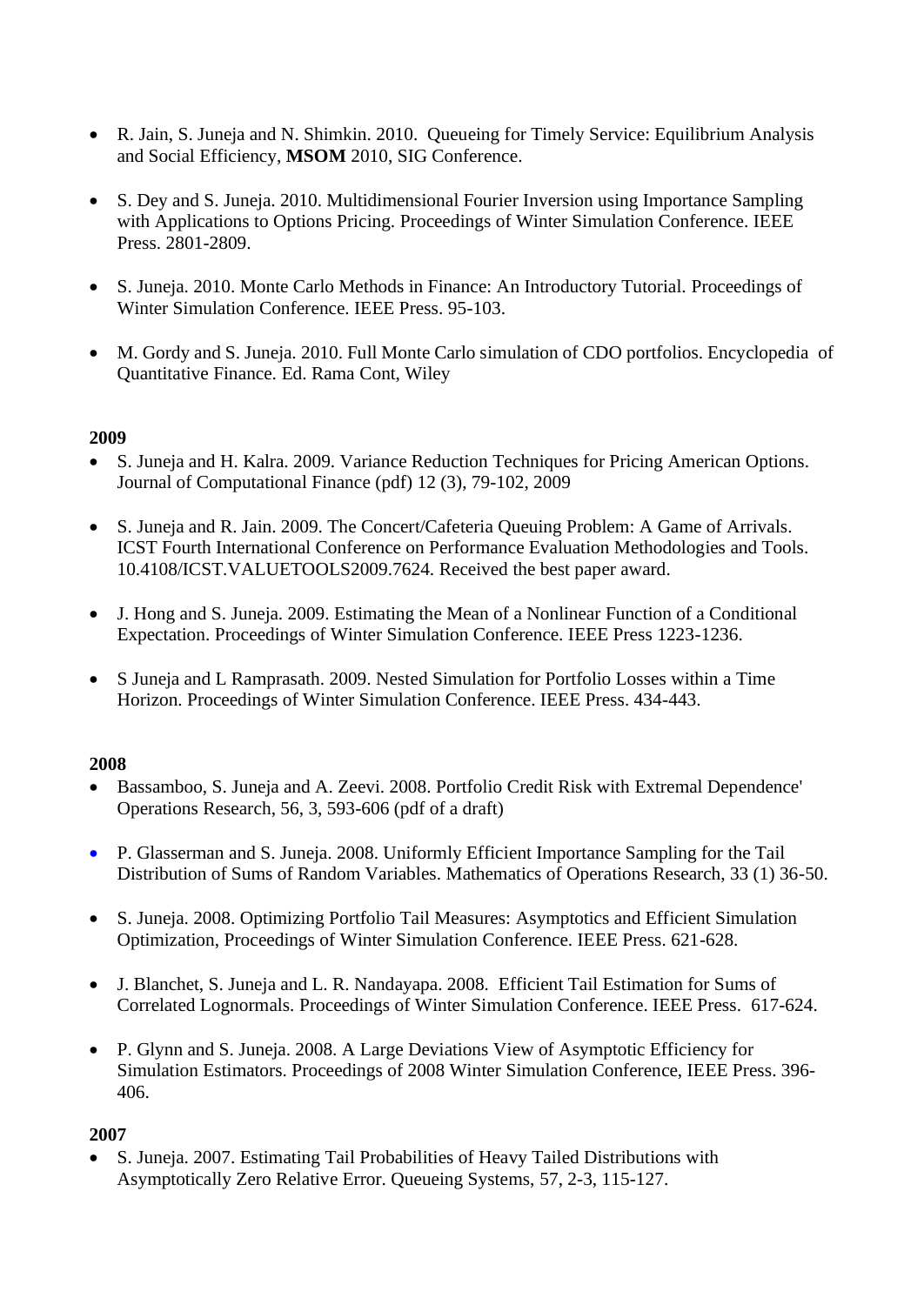- Bassamboo, S. Juneja and A. Zeevi. 2007. Inefficiencies of State-Independent Importance Sampling in the Presence of Heavy Tails, Operations Research Letters, 35, 2, 251-260.
- S. Juneja, R. Karandikar, P. Shahabuddin. 2007. Asymptotics and Fast Simulation for Tail Probabilities of Maximum of Sums of Few Random Variables. ACM TOMACS, 17, 2.
- S. Andradottir, P. Glasserman, P. Glynn, P. Heidelberger, S. Juneja. 2007. Perwez Shahabuddin, 1962-2005: A Professional Appreciation. ACM TOMACS, 17, 2

- Ahamed, V. S. Borkar, S. Juneja. 2006. Adaptive Importance Sampling for Markov Chains using Stochastic Approximation, Operations Research, 54,3, 489-504.
- A. Basssamboo and S. Juneja. 2006. Optimal Resource Allocation in Two Stage Sampling of Input Distributions. Proceedings of the 2006 Winter Simulation Conference, IEEE Press. 216- 221.
- M. Gordy and S. Juneja. 2006. Efficient Simulation for Risk Measurement in Portfolio of CDOs. Proceedings of the 2006 Winter Simulation Conference, IEEE Press. 749-756.
- S. Ghosh and S. Juneja. 2006. Computing Worst-Case Tail Probabilities in Credit Risk. Proceedings of the 2006 Winter Simulation Conference, IEEE Press. 246-254.
- S. Juneja and P. Shahabuddin. 2006. Rare Event Simulation Techniques: An Introduction and Recent Advances. Handbook in Operations Research and Mangement Sciences, Volume 13: Simulation. Chapter 11. Elsevier. Editors: Shane Henderson and Barry Nelson 291-350.

- S. Juneja and V. Nicola. 2005. Efficient Simulation of Buffer Overflow Probabilities in Jackson Networks with Feedback, ACM TOMACS , 15, 4, 281-315 [pdf](http://www.tcs.tifr.res.in/~sandeepj/avail_papers/revision-tomacs.pdf)
- N. Bolia and S. Juneja. 2005. Monte Carlo Methods for Pricing Financial Options. Sadhana, 30, 347-386.
- N. Bolia, S. Juneja. 2005. Function-Approximation Based Perfect Control Variates to Price American Options. Proceedings of the 2005 Winter Simulation Conference, IEEE Press. 1876- 1883.
- Bassamboo, S. Juneja, A. Zeevi. 2005. Expected Shortfall in Credit Portfolios with Extremal Dependence. Proceedings of the 2005 Winter Simulation Conference, IEEE Press. 1850-1858.
- A. Bassamboo, S. Juneja, A. Zeevi. 2005. Importance Sampling Simulation in Presence of Heavy Tails. Proceedings of the 2005 Winter Simulation Conference, IEEE Press. 664-672
- S. Juneja. 2005. Adaptive Importance Sampling Techniques for Markov Chains: An Overview. Operations Research with Economic and Industrial Applications: Recent trends, Anamaya Publishers, New Delhi, 97-119.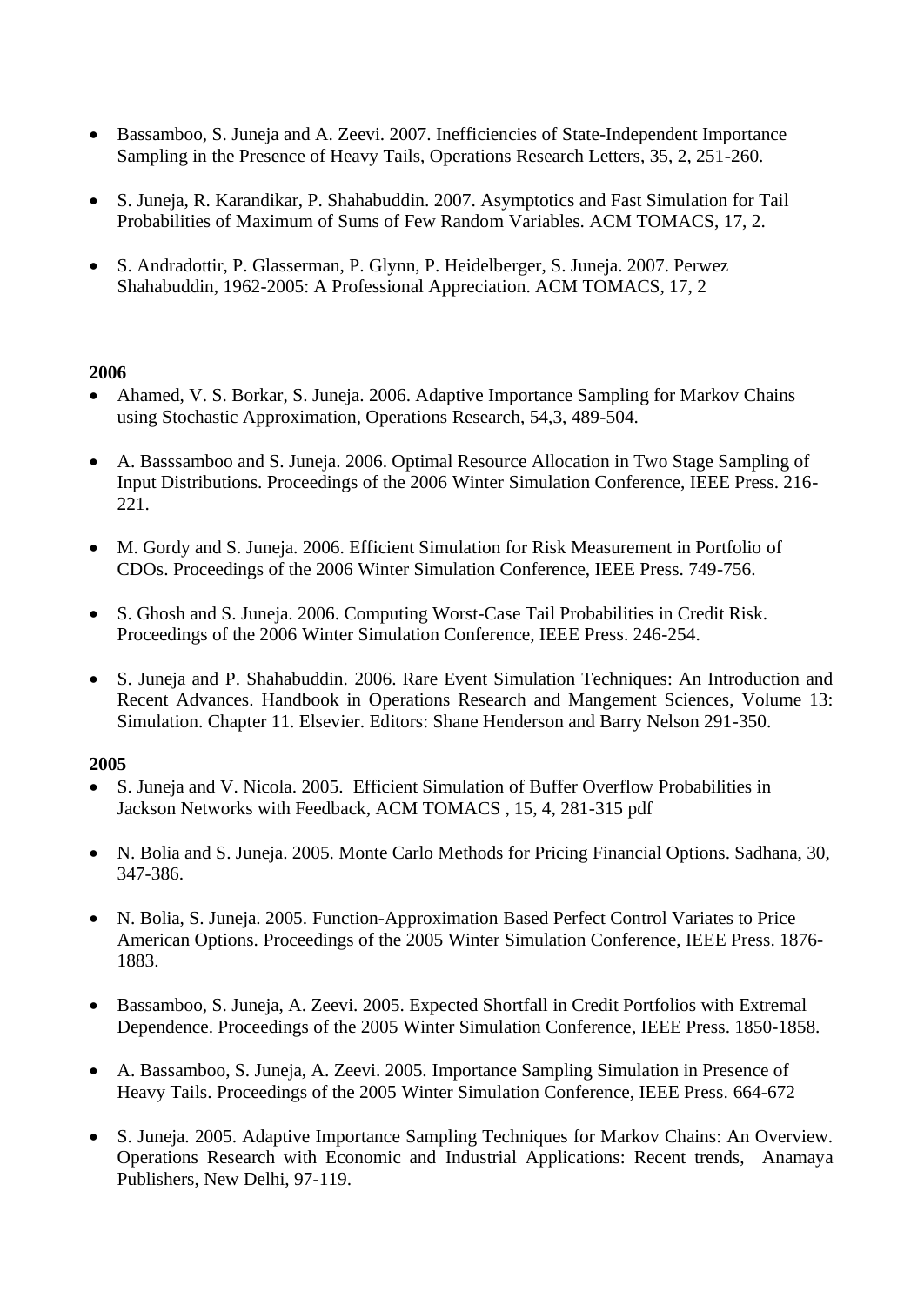- R. Randhawa and S. Juneja. 2004. Combining Importance Sampling and Temporal Difference Control Variates to Simulate Markov Chains. ACM TOMACS, 14, 1, 1-30.
- V. S. Borkar, S. Juneja, A. A. Kherani. 2004. Performance Analysis Conditioned on Rare Events: An Adaptive Simulation Scheme, Communications in Information and Systems, 3, 4, 259-278.
- P. W. Glynn and S. Juneja. 2004. A Large Deviations Perspective on Ordinal Optimization. Proceedings of the 2004 Winter Simulation Conference, IEEE Press. 577-585.
- N. Bolia, P. Glasserman, S. Juneja. 2004. Function-Approximation-based Importance Sampling for Pricing American Options. Proceedings of the 2004 Winter Simulation Conference, IEEE Press. 604-611.

## **2003**

- V. S. Borkar, S. Juneja, A. A. Kherani, An Adaptive Simulation Scheme for Conditional Performance Analysis, Proceedings of the International Workshop on IT-Enabled Manufacturing, Logistics and Supply Chain Management, December 2003, 170-176.
- S. Juneja. 2003. Efficient Rare Event Simulation using Importance Sampling: An Introduction. Computational Mathematics Modeling and Algorithms. Narosa publishers, New Delhi, 2003, 357-396.

#### **2002**

- S. Juneja, P. Shahabuddin. 2002. Simulating Heavy Tailed Processes using Delayed Hazard Rate Twisting, ACM TOMACS, 12, 2, 94-118.
- R. Randhawa and S. Juneja. 2002. Simulating Rare Events by Combining Temporal Difference Methods and Importance Sampling. Proceedings of ReSim/COP 2002.
- S. Juneja and V. Nicola. 2002. Efficient Simulation of Buffer Overflow Probabilities in a Queuing Network, Proceedings of ReSim/COP 2002.
- Kumar, G. Batra, K. Girotra and S. Juneja. 2002. `Demand Estimation for Delhi Transport Corporation' Proceedings of National Conference on Transportation Systems. 733-744.

- S. Juneja. 2001. Importance Sampling and the Cyclic Approach, Operations Research, Vol. 49- 6, 900-912.
- S. Juneja, P. Shahabuddin. 2001. Efficient Simulation of Markov Chains with Small Transition Probabilities, Management Science, Vol. 47-4, 547-562.
- S. Juneja, P. Shahabuddin. 2001. A Splitting Based Importance Sampling Algorithm for Fast Simulation of Markov Chains with Small Transition Probabilities, IEEE Transactions on Reliability, Vol. 50-3, pp 235-245.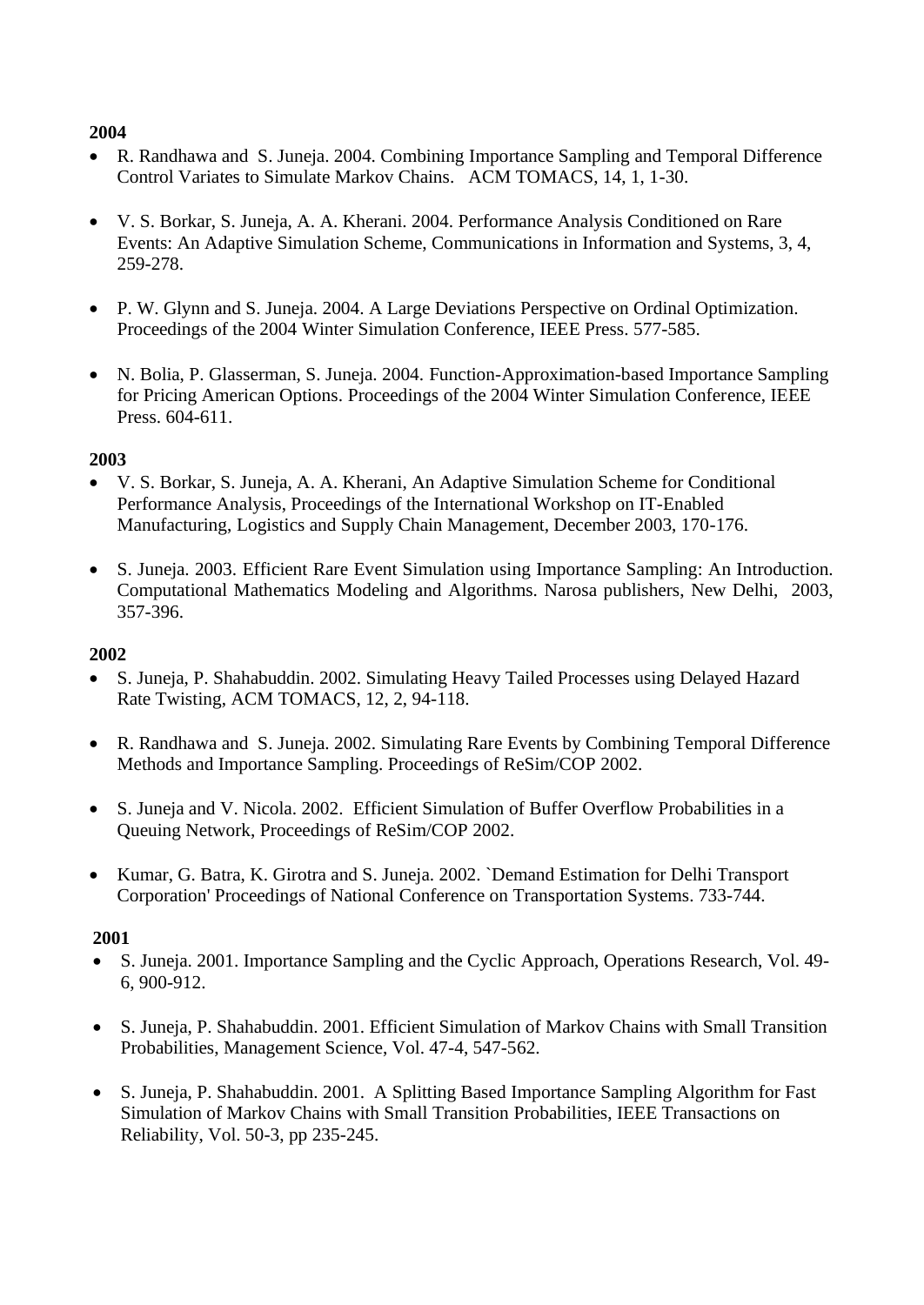- A. Bassamboo, M. Gupta and S. Juneja. 2001. `Efficient Winner Determination Techniques in a single item multiple unit auction'. Proceedings of First IFIP Conference on E-commerce, Ebusiness and E-government, held in Zurich, Switzerland. 417-430.
- With Johara Shahabuddin, Abhay Chrungoo, Vishu Gupta, Sanjiv Kapoor, Arun Kumar. 2001. Stream-Packing: Resource Allocation in Web Server Farms with a QoS Guarantee. HIPC Conference Proceedings. Publishers Springer Verlag

• S. Juneja, P. Shahabuddin and A Chandra. 1999. Simulating Heavy Tailed Processes using Delayed Hazard Rate Twisting, Proceedings of 1999 Winter Simulation Conference, 420-427.

#### **1994**

• C.S. Chang, P. Heidelberger, S. Juneja, P. Shahabuddin. 1994. Effective Bandwidth and Fast Simulation of ATM Intree Networks, Performance Evaluation 20, 45-65.

## **1993**

• C. S. Chang, P. Heidelberger, S. Juneja and P. Shahabuddin. 1993. Effective Bandwidth and Fast Simulation of ATM Intree Networks, Proceedings of PERFORMANCE 93 Conference, Rome, Italy.41-58.

#### **1992**

• S. Juneja, P. Shahabuddin. 1992. `Fast Simulation of Markovian Reliability/Availability Models with General Repair Policies', Proc. of the twenty second Int'l Symp. on Fault-Tolerant Computing, IEEE Press, 150-159.

# *Selected Invited Talks (2003 onwards)*

- Stochastic Multi Armed Bandits and Heavy Tails. Stochastic Networks, Applied Probability, and Performance (SNAPP) Seminar Series. Oct 18, 2021
- Shift, Scale and Restart Smaller Models to Estimate Larger Ones: Agent Based Simulators in Epidemiology. University of Mannheim (online). Plenary talk at Monte Carlo Methods and Applications (MCM) 2021. August 16-20, 2021.
- Modelling Covid Spread in a City through Simulations and some Algorithmic Enhancements. Workshop on COVID-19: Data and Modelling. University of Hyderabad. July 9-10, 2021
- Shift, scale and reset smaller models to estimate larger ones: Agent based simulators in epidemiology. 2021 INFORMS Simulation Society Workshop (I-Sim). Online, Penn State University. June 20-23, 2021.
- Shift and Scale Approach to Speed up Epidemiological Agent Based Simulation Models. International Symposium on Computational Operations Research and Algorithmic Game Theory March 29-31, 2021
- Partition identification using multi-armed bandits for heavy-tailed distributions. IEEE SPS Seminar Series on Optimization and Learning. IIT Kanpur, Nov 27, 2020.
- Mumbai Sero Survey: Facts and interpretations. TNQ Janelia India Covid-19 Seminar (jointly with Prof. Kolthur), October 16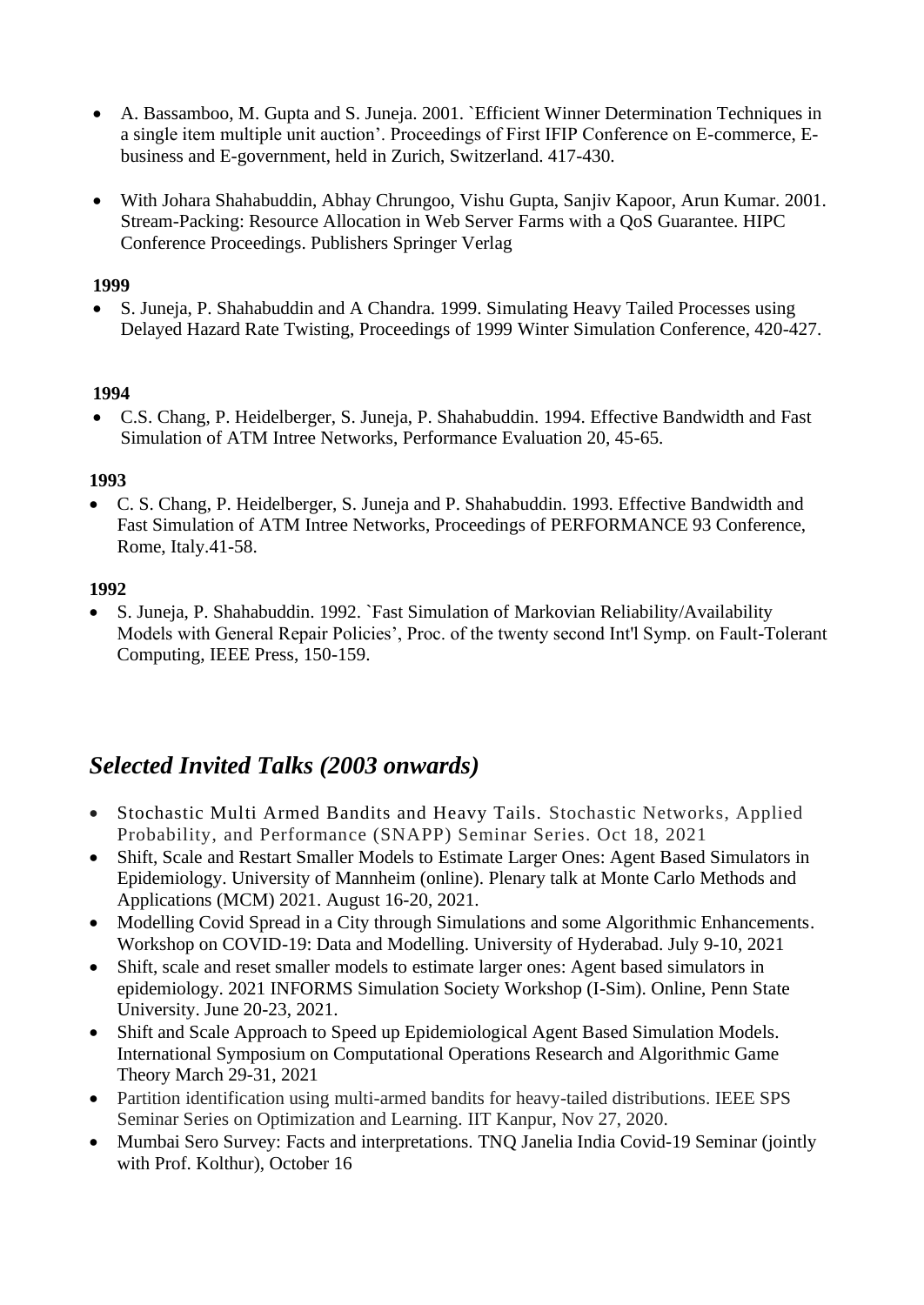- Mumbai Sero Survey: Facts and interpretations. Special TIFR Colloquium, August 7, 2020 (jointly with Prof. Kolthur)
- Partition Identification using Multi-Armed Bandits for Heavy-Tailed Distributions. At Recent Trends in Convex Optimization; Theory, Algorithms and Applications (RTCOTAA-2020). 29th to 31st Oct. 2020 at Department of Mathematics, IIT Patna
- Cross-sectional SARS-CoV2 Sero-surveillance study in Mumbai: Facts and Interpretations. SOLIDARITY II, WHO
- Mumbai Sero Survey presentation to COVID Epi-Modelling Team, Gates Foundation. August 13 (jointly with Prof. Kolthur)
- Partition identification using multi-armed bandits for heavy-tailed distributions. Seminar on Optimization, Variational Analysis and Applications. Speaker and Chief Guest. Institute of Science, BHU. Feb. 2-4, 2020.
- Multi-Armed Bandits. International Conference on Operations Research and Decision Sciences (ICORDS 2019). IIM Vishakhapatnam. Keynote speaker. Dec. 28-30, 2019
- Partition identification using multi-armed bandits for general distributions. Workshop on Statistical Finance. CMI. Dec 19-21, 2019
- Learning Optimal Sequential Decisions using Stochastic Multi-Arm Bandit Methods. Keynote Lecture. CORE 2019. IGIDR PhD. Colloquium, November 5-8, 2019
- Discriminative Learning via Adaptive Questioning. INFORMS Applied Probability Conference. Queensland, Australia. July 3-5, 2019
- Discriminative Learning via Adaptive Questioning. Workshop on Stochastic Systems and Network Algorithms. IIT Bombay. March 22-24, 2019.
- Sample complexity of partition identification using multi-armed bandits with applications to nested Monte Carlo. Keynote speaker in workshop on Advances and challenges in Monte Carlo Methods at The University of Queensland. Nov. 30, 2018.
- Sample complexity of partition identification using multi-armed bandits. Keynote speaker in 51st Annual convention of ORSI and International Conference at IIT Bombay. Dec. 17, 2018.
- Multi Armed Bandits, a short course. Winter School on Stochastic Methods for Uncertainty Quantification and Sensitivity Analysis of Complex Models organized by IFCAM at IISER Kolkata. December 4, 2018.
- Invited talks at INFORMS Annual Meet 2018 on Optimal Hardness of Questions in Static and Interactive Exams and Partition Identification using Multi-armed Bandit Methods with Applications to Financial Risk
- Partition identification using multi-armed bandit methods with applications to financial portfolio risk. Colloquium at ISYE Stochastics group, Georgia Tech., May 14, 2018.
- Partition identification using pure exploration multi-armed bandits. EE Department, IITM, August 6, 2018
- Partition identification using multi-armed bandit methods with applications to financial portfolio risk. Workshop on Mathematical Finance, July 12-16,2018 IISER Pune
- Queueing Games: To Wait or to be Late. Colloquium at CEBS, Mumbai. January 18, 2018
- Perfect Sampling for Gibbs Processes with a focus on Hard-sphere Models. At International Symposium on Operations Research and Game Theory: Modeling and Computation. January 9- 11, 2018. ISI Delhi
- Financial Credit Risk. Seminar organized by Mechanical Engineering Society (MES) at IITD. Jan 10, 2018
- Dynamic Portfolio Credit Risk: Calibration, Modelling and Analysis. Ninteenth INFORMS Applied Probability Society Conference, July 10-12. At Northwestern University
- Rest in the lounge or directly join the queue. Ninteenth INFORMS Applied Probability Society Conference, July 10-12. At Northwestern University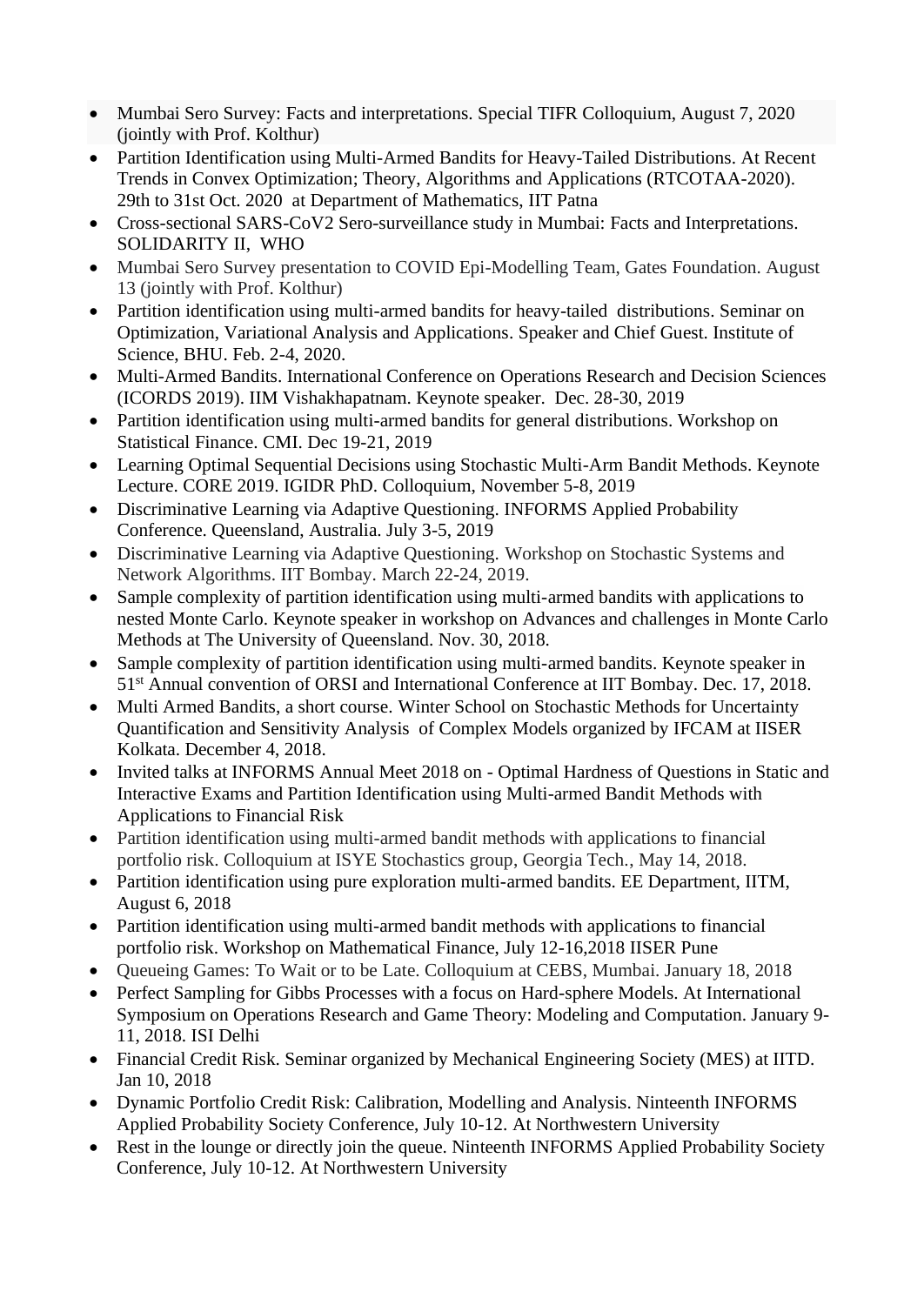- Selecting the best population using large deviations and multi-armed bandit methods. At IITB, Seminar at EE Deptt. October 9, 2017
- Portfolio Credit Risk: Simple Closed Form Approximate Maximum Likelihood Estimator and Related Issues. Colloquium at ICTS, Bangalore. September 4, 2017
- Credit Risk: Simple Closed Form Approximate Maximum Likelihood Estimator, comparison and analysis. IGIDR-NESL workshop on Mathematics and Economics, Sept 2, 2017
- Selection of the Best System using large deviations, and multi-arm Bandits. At a program on Large deviation theory in statistical physics: Recent advances and future challenges. At ICTS. August 23, 2017
- Acceptance-rejection and Importance Sampling Methodologies for Perfect Sampling from Gibbs Point Processes. At Ramanujan Math Society Conference. June 25, 2017 Belagavi
- Credit Risk Measurement. At Applications of Mathematics Workshop at IITGN on May 16, 2017
- Rest in the lounge or directly join the queue. 2017 Symposium on Mathematical Programming and Game Theory. ISI Delhi. January 9-11, 2017
- A new approach to calibrating credit risk. Reserve Bank of India. SRU-CAFRAL Seminar. Feb. 22, 2017
- Dynamic Portfolio Risk Measurement. At Conference on Statistical Methods in Finance, at CMI, Dec. 2016.
- Dynamic Portfolio Risk Measurement. At Finance and Stochastics Day 2016, Imperial College, UK, 13 October 2016.
- Modeling Credit Risk. Valedictory address at Workshop on Big data, Economics and Finance, at Presidency College on 26 October 2016
- Rest in Lounge or Wait in Queue. Workshop on Congestion Games. Held at Institute for Mathematical Sciences, National University of Singapore. December 16, 2015
- Strategic arrivals to queues. Keynote speaker at the XIX Annual Conference of Society of Operations Management. Held at IIM Calcutta. December 12, 2015
- Ordinal optimization Empirical large deviations rate estimators, and multi-armed bandit methods. At Seminaire Bachelier Paris. Held at Henri Poincare Institute. May 29, 2015
- Large deviations, selecting the best population and multi-armed bandit methods. At International Conference on Applied Probability and Computational Methods in Applied Sciences. Held at Shanghai Centre for Mathematics, Fudan University. November 2, 2015
- Ordinal optimization Empirical large deviations rate estimators, and multi-armed bandit methods. At the workshop Applied Probability Frontiers: Computational and Modeling Challenges. At Banff International Research Station, Canada. June 1, 2015
- Multi Armed Bandit Sampling in Nested Simulation for Financial Portfolio Risk Measurement. Keynote speaker at 4th IIMA International Conference on Advanced Data Analysis, Business Analytics and Intelligence. Held at IIM Ahmedabad. April 11, 2015
- Ordinal optimization and multi-armed bandits, Portfolio risk measurement using multiarmed bandit methods, At NMI conference on Non-convex Optimization for Machine Learning. IIT Bombay. June 15 and 16, 2015
- Large deviations, selecting the best population and multi-armed bandit methods, Department of Mathematics Colloquium, IIT Bombay, October 4, 2015
- Efficient Rare Event Simulation Algorithms for Heavy Tailed Processes, Symposium on Learning, Algorithms and Complexity, January 5-9, 2015, Indian Institute of Science, Bangalore, India
- Optimization in Simulation and Pure Exploration Multi-Armed Bandit Methods. At Workshop on Applied Optimization Models and Computation. January 28-30, 2015. ISI Delhi
- Multi-armed Bandit sampling in Nested Portfolio Risk Measurement. NUS-University of Tokyo Workshop on Quantitative Finance. Sept. 25-26, 2014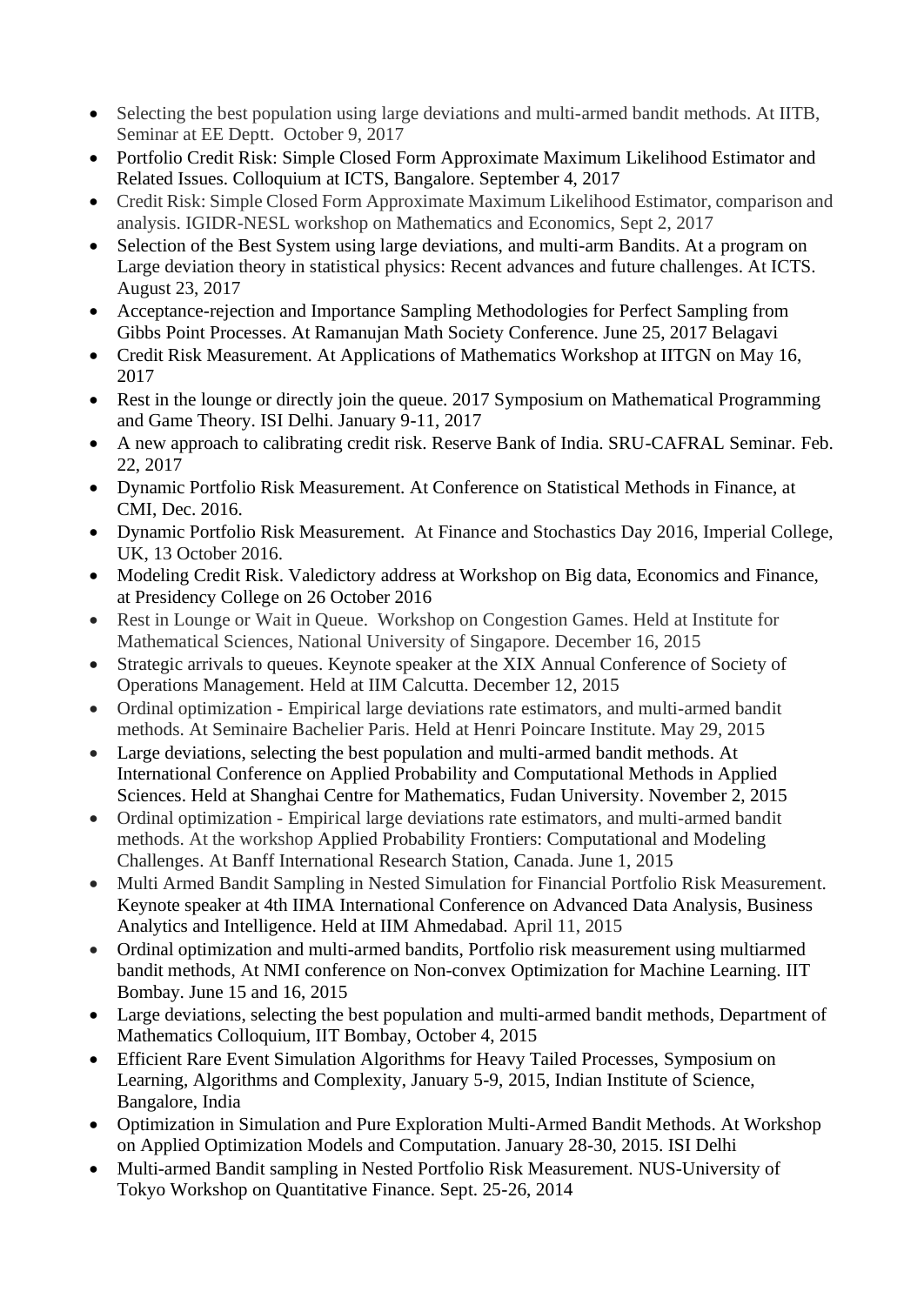- Ordinal Optimization and Multi-armed Bandit Techniques. INFORMS Annual Meet, November 2014 in San Francisco
- Ordinal optimization in simulation and pure exploration multi-armed bandit methods. Conference on Stochastic Analysis and Applications, Dept. of Mathematics, IISc, September, 8 - 11, 2014
- Rare event simulation of heavy tailed random walks A new approach. Stochastic Networks Conference at CWI Amsterdam, June 23-27, 2014
- Rare event simulation of heavy tailed random walks A new approach. IIT Guwahati Mathematics Seminar Series. March 25, 2014
- Concert Queue Arrivals Game: An Overview. Seminar at Department of Applied Mathematics, Ecole Polytechnique, Palaiseau Cedex, France, November 14, 2013
- On Concert Queue Arrivals Game: An Overview. Seminar at Mathematics Department, IISc Bangalore, December 18, 2013
- State Independent Important Sampling for Regularly Varying Distributions. INFORMS Annual Meet. October 2013
- Asymptotic Comparison of Popular Approaches to Price Bermudan Options. INFORMS Annual Meet. October 2013
- Rare Event Simulation of Heavy Tailed Random Walks. Colloquium at University of Southern California EE Dept. Oct. 2013
- The Concert Queueing Problem: Processor Sharing Regime. ISI Delhi, International Symposium on Applied Optimization and Game-Theoretic Models January 9-11, 2013
- The Concert/Cafeteria Queueing Game. ICERM, Brown University, November 21, 2012.
- The Concert/Cafeteria Queueing Game. Operations Management Seminar at Sloan School, MIT, November 5, 2012
- Monte Carlo Methods in Finance. ASET Colloquium, TIFR, September 21, 2012
- Computational finance. TCS Innovations Research Lab, Hyderabad, March 20, 2012: Conducted a short course
- Monte Carlo Simulation and Modelling. National Workshop and Training Programme on Differential Equations and Mathematical Modelling at Lady Shri Ram College, Delhi. Feb. 9, 2012. Plenary speaker
- Efficient Estimation of Density and Probability of Large Deviations of Sum of IID Random Variables INFORMS Winter Simulation Conference, Phoenix, Arizona, December 2011
- Ordinal optimization: A nonparametric framework INFORMS Winter Simulation Conference, Phoenix, Arizona, December 2011
- Monte Carlo Methods in Finance, TACTICS Symposium 2011 (Hosted by Tata Consulting Services Research) December 2011
- The Concert Queuing Game with a Finite Homogeneous Population. University of Amsterdam, November 3, 2011
- The Concert/Cafeteria Queuing Game with a Fluid/Finite Population. University of Twente, November 7, 2011
- Multidimensional Fourier Inversion using Importance Sampling in Rare Event Simulation and Finance. The Applied Probability Society Conference, July 2012, Stockholm
- The concert queuing game: Stochastic system with homogeneous users. The Applied Probability Society Conference, July 2012, Stockholm
- The concert queueing game: To wait or to be late University of Bristol, May 20, 2011
- Newton Institute, Cambridge, UK. June 16, 2010. Presented: The concert queueing game: to wait or to be late
- Maxwell Institute for Mathematical Sciences, Heriot Watt University, Edinburgh, September 29, 2010. Presented: [Estimating Mean of Non-Linear Function of a Conditional Expectation](http://www.ma.hw.ac.uk/ams/seminars/MIPS/mips_abstracts.html#sj101)  [with Applications to Portfolio Risk Measurement](http://www.ma.hw.ac.uk/ams/seminars/MIPS/mips_abstracts.html#sj101)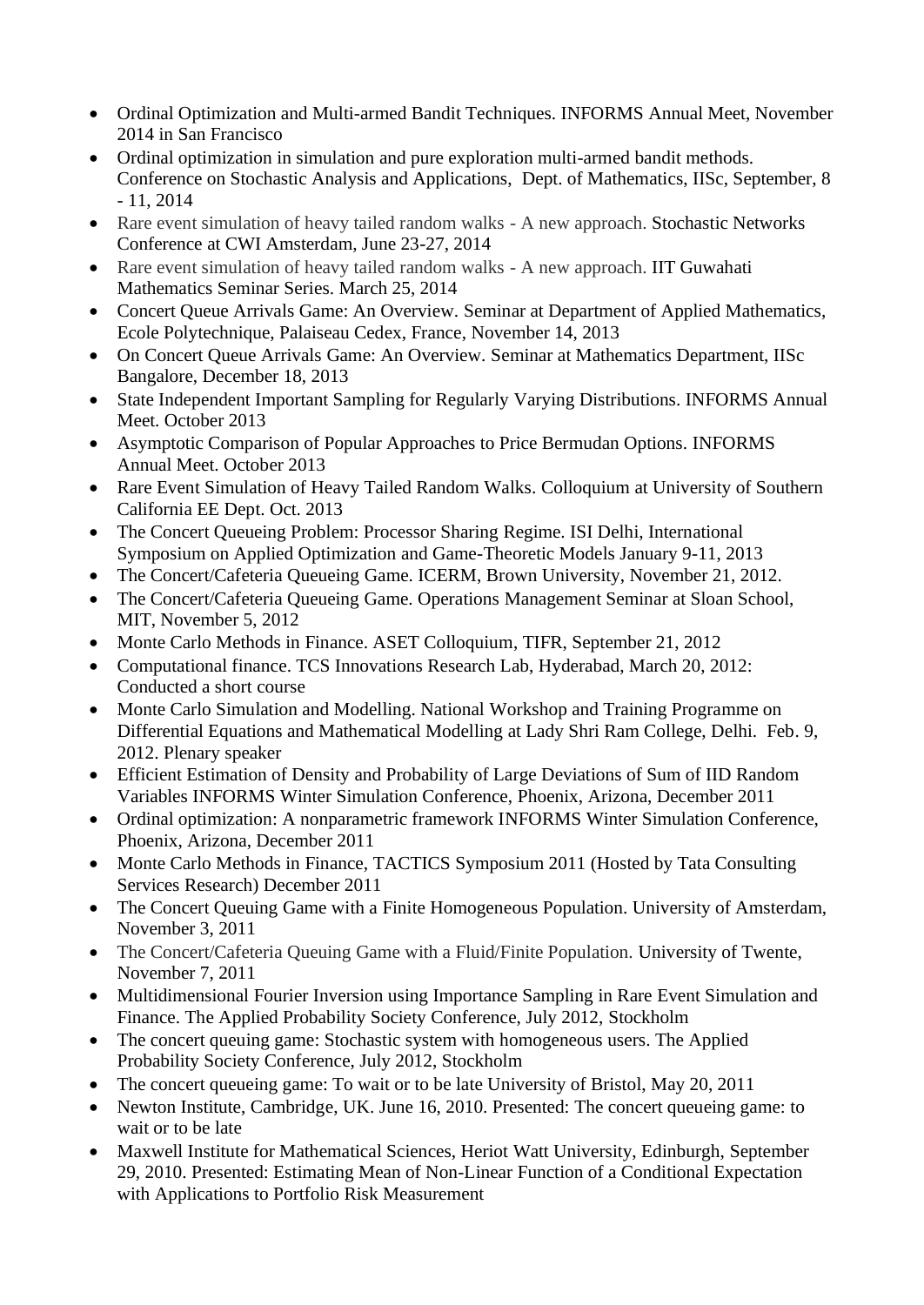- Maxwell Institute for Mathematical Sciences, Heriot Watt University, Edinburgh, September 29, 2010. Presented: [Concert Queuing Game: To Wait or To be Late](http://www.ma.hw.ac.uk/ams/seminars/MIPS/mips_abstracts.html#sj101)
- INFORMS Annual Meeting 2010. Texas Austin. Presented: Entropy Approach for Incorporating Fat-tailed Constraints in Financial Models
- INFORMS Annual Meeting 2010. Texas Austin. Presented: The Concert Oueuing Arrivals Game: Finite Customer Analysis
- Stanford University, Operations Research Seminar, November 15, 2010: Presented: The Concert Queuing Game
- IIT Bombay, IEOR Dept., November 4, 2010. Presented: The Concert Queuing Game: To Wait or To be Late
- INFORMS Winter Simulation Conference, Baltimore, Maryland, December 2010. Conducted a tutorial on: Monte Carlo Methods in Finance: An Introductory Tutorial
- INFORMS Winter Simulation Conference, Baltimore, Maryland, December 2010. Presented: Multidimensional Fourier Inversion using Importance Sampling with Application to Option Pricing
- December 19th-22nd, 2010 at Quantitative Finance Workshop at ITM Institute of Financial Markets, Mumbai, INDIA. Presented: Introduction to Financial Mathematics
- Workshop on Financial Mathematics at Dept. of Mathematics, Indian Institute of Science, Bangalore, May 10 -15, 2009. Presented: Computational issues in pricing multi-dimension American and European Options
- Mumbai-Pune Soft Matter meeting, TIFR. June 6, 2009. Presented: Rare Event Analysis and Simulation.
- Applied Probability Conference at Cornell University, July, 2009. Presented:
	- o The Concert Queueing Problem: A Game of Arrivals
	- o Incorporating views in Mathematical Models using Entropy Approach
	- o Simulation Estimation of the Mean of a Non-linear Function of a Conditional Expectation
- Conference on Probability and Stochastic Process at ISI Delhi, Nov. 26-28. Presented: The Concert Queueing Problem: A Game of Arrivals
- CAFRAL-IFMR-IISc-CMI conference on Application of Advanced Computational and Mathematical Methods in Finance held on September 26-27 at Parvathy Hall, IFMR Campus, Chennai. Presented: Advances in Risk Measurement Techniques
- International Conference on Methods and Models in Computer Science held in Jawaharlal Nehru University on Dec. 14, 2009. Presented: Portfolio Risk Measurement
- Winter Simulation Conference at Miami, December, 2008. Presented:
	- o Optimizing Portfolio Tail Measures: Asymptotics and Efficient Simulation Optimization
	- o A Large Deviations View of Asymptotic Efficiency for Simulation Estimators
- Conference on 'Efficient Monte Carlo: From Variance Reduction to Combinatorial Optimization' held at Sandbjerg Estate, Sønderborg, Denmark 14-18 July 2008. Presented: Nested Simulation in Risk Management
- Colloquium, IIM Bangalore on November 14, 2008. Presented: Extremal Dependence in Portfolio Credit Risk Modeling
- International Conference on Modeling, Computation and Optimization, Indian Statistical Institute, New Delhi, January 09-10, 2008. Presented: Nested Simulation in Portfolio Risk Measurement.
- International Workshop on Rare Event Simulation, The University of Nice, Azura Coast, France, April 30-May 04, 2007. Presented: Simultaneous Estimation of Many Rare Events